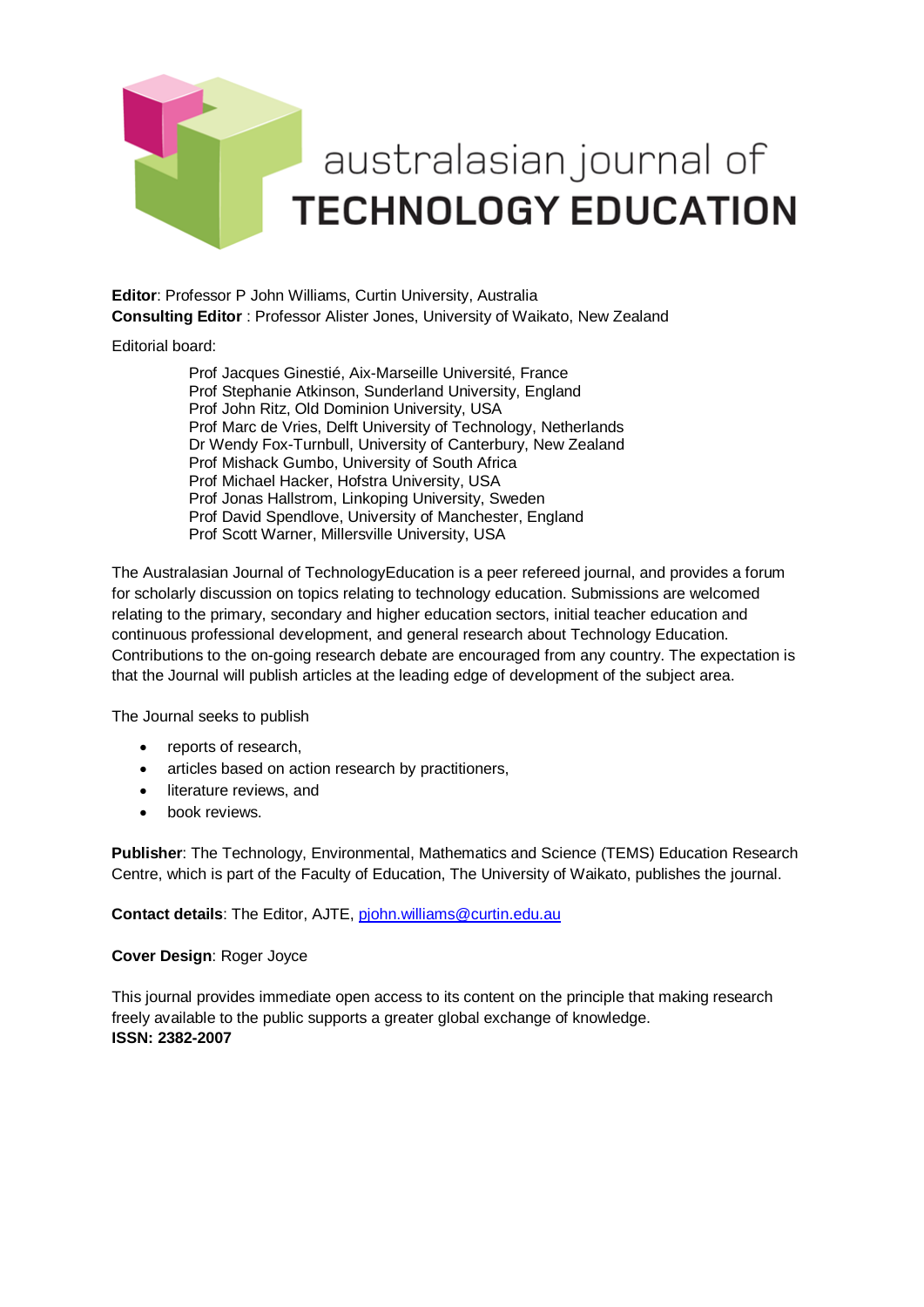

# **The uncertainty of a future-focused curriculum in New Zealand: The perceptions and practice of six secondary school technology teachers**

Elizabeth Reinsfield

# **Abstract**

*New Zealand education has had a technology curriculum since the mid-1990s. In response to the way that technology is evolving and to emphasise a future-focus, the curriculum has been recently revised. For some teachers, the diversity of perceptions characterising the nature of the subject appears challenging and influences their interpretation and enactment of the curriculum. This article reports findings from interpretive, socio-cultural research, which sought to explore teachers' understanding of technology education in two New Zealand secondary schools. There is a focus on the data collected using interview and observation methods. The findings highlighted that some technology teachers' practice is limited by the knowledge that they find troublesome, indicating that, to enable the enactment of a future-focused curriculum, it is timely for practitioners to reflect upon their current understanding. Recommendations are made to support teachers' evolving practice in the New Zealand context.*

**Key words:** Future-focused curriculum; Liminality; Responsive pedagogies; Perceptions; Secondary schools; Technology education; Troublesome knowledge.

### **Introduction**

Technology education in New Zealand has experienced significant conceptual change within its curriculum and is heavily influenced by governmental agenda, community expectations and teachers' differing perceptions of the purpose of the subject (de Vries & Mottier, 2006; Jones, 2009; Reinsfield, 2014). A recent governmental emphasis on a future-focused curriculum, advocates for practices, which are learner-centred in nature, and designed to emphasize critical and creative thinking, in a variety of ways (Organisation for Economic Co-operation and Development (OECD), 2017). How technology teachers' embrace a change in their practice, however, is likely to be the result of their perceived purpose of the subject.

The role and status of technology education has evolved, but its cross-disciplinary nature means that there is no single theoretical perspective that can define it (Pacey, 1992). This uncertainty presents a confusing climate for some technology teachers but also provides a research context to explore how practitioners navigate the challenges faced in their professional practice. Interest in a perceived disparity between teachers' curriculum theory and practice in technology education led to the overarching question of the research, which was:

How do technology teachers' *perceptions* influence their *interpretation* and *enactment* of Technology in the New Zealand curriculum (MoE, 2007)?

#### *Research context*

*The National Education Guidelines* (Ministry of Education (MoE), 2004) in New Zealand encourage schools and teachers to interpret the official curriculum and make decisions about the appropriateness of learning in their school context. The aim of technology education, according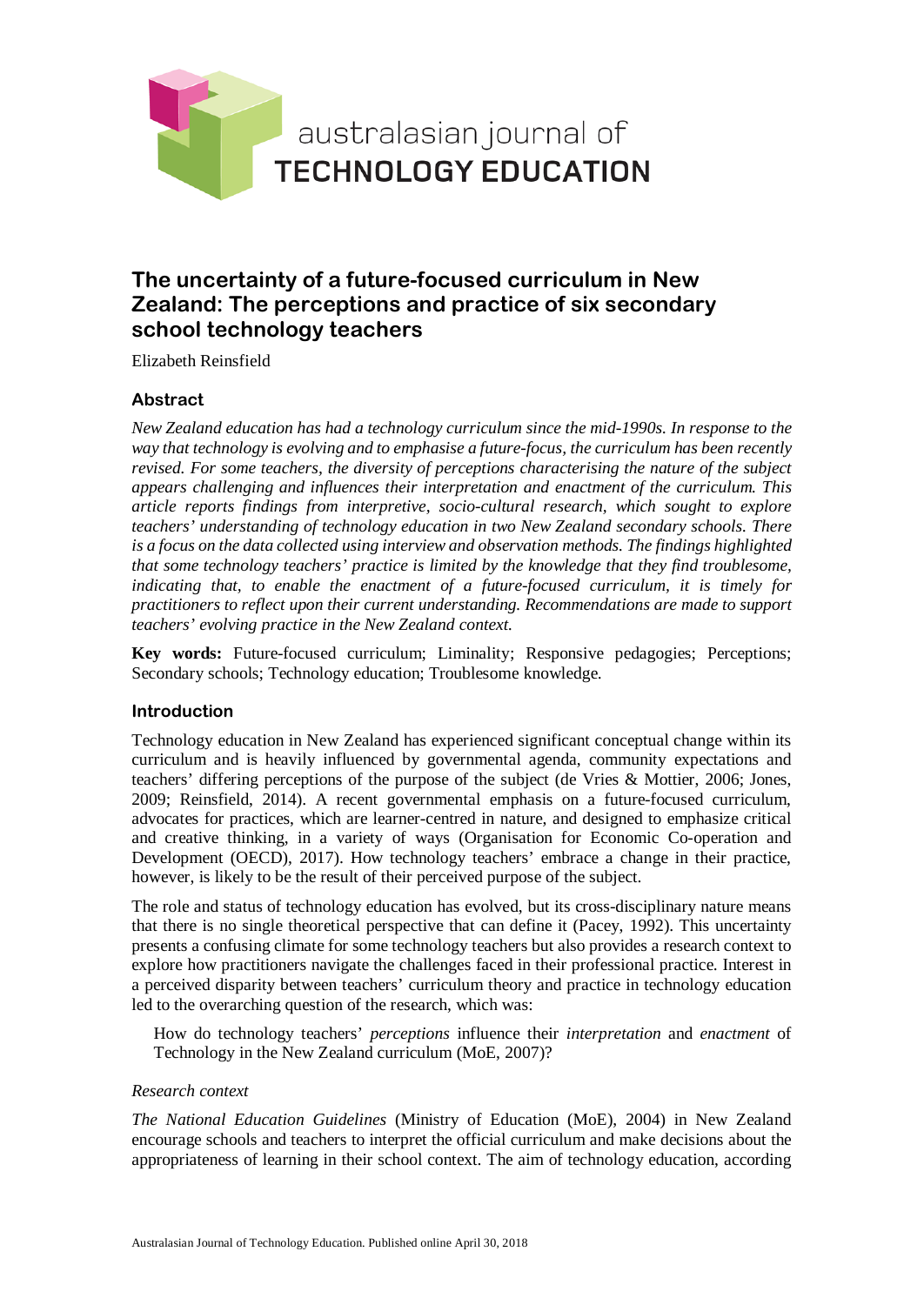to the *New Zealand Curriculum* (MoE, 2007), is for "students to develop a broad technological literacy that will equip them to participate in a society as informed citizens and give them access to technology-related careers" (p. 32). Technology education can be delivered as a distinct learning area or within an integrated curriculum. As a result of practical or conceptual means, teaching can be contextualized to address the learning needs of a particular group of students. The components within each strand of the New Zealand technology curriculum are outlined below.

Table 1. The eight technological components

| <b>Technological Practice</b>         | Technological Knowledge        | Nature of Technology                                |
|---------------------------------------|--------------------------------|-----------------------------------------------------|
| <b>Planning for Practice</b>          | <b>Technological Modelling</b> | <b>Characteristics of Technology</b>                |
| <b>Brief Development</b>              | <b>Technological Products</b>  | Characteristics of Technological<br><b>Outcomes</b> |
| Outcome Development $&$<br>Evaluation | <b>Technological Systems</b>   |                                                     |

Source: *New Zealand Curriculum* (MoE, 2007).

A teacher's engagement with a curriculum encompasses personally held values and beliefs about the role of education and the purpose of the subject they teach (Alsup, 2006). In the New Zealand context, it is the teacher's professional responsibility to reflect upon how their teaching facilitates "thinking and practices that are informed, critical and creative" (MoE, 2007, p. 32). Some teachers have found this process difficult, however, because of the need to align their attitudes with both the technical and technological conceptions of the subject. A technical conception can draw upon a pedagogical style that is traditional in nature, with an emphasis on the replication of existing products. Alternatively, a technological way of thinking maintains the creative and practical nature of the subject, but also emphasises problem-based and critical thinking, to encourage students to address identified societal issues (Reinsfield & Williams, 2017).

To fulfil their professional responsibilities, teachers in New Zealand are expected to continue to develop their pedagogical understanding and maintain currency within their educational context (New Zealand Education Council (NZEC), 2017). Despite the importance of developing teachers' understanding, professional development opportunities in technology education can be fragmented, detached from the curriculum and counter to teachers' learning needs (Borko, 2004; McDiarmid & Corcoran, 2000). There is a tension being manifested between the accountability of teachers and the requirement for them to participate in pedagogical risk-taking which supports students' understanding, and to enable their contribution to society in the future.

Such a climate requires teachers to be adaptive practitioners who have the motivation and capacity to be responsive to their students' needs. Adaptive teachers are able to manage the complexities that influence their practice (Soslau, 2012); they are reflective and choose pedagogies in a deliberate and informed way, to improve their students' future learning outcomes (Lampert, 2010). This is pertinent in technology education because the potential to engage students in learning that considers contemporary societal issues does not appear to be consistently realized. The next section contextualises secondary technology education in New Zealand and outlines how teachers' perceptions might influence their practice.

# **Technology education**

Technology education can expose students to knowledge that is fostered as the result of working with a range of materials and systems, through the development of a concept or outcome, and in response to an identified problem (Ferguson, 1993; Hill, 2003; Reinsfield & Williams, 2017). In 1995, *The New Zealand Curriculum* (MoE, 1995) aimed to establish technology education as a core subject rather than a means of occupational training. Ferguson (2010) stated that advocates for this new approach proposed, "from the outset, technology [had been] seen as something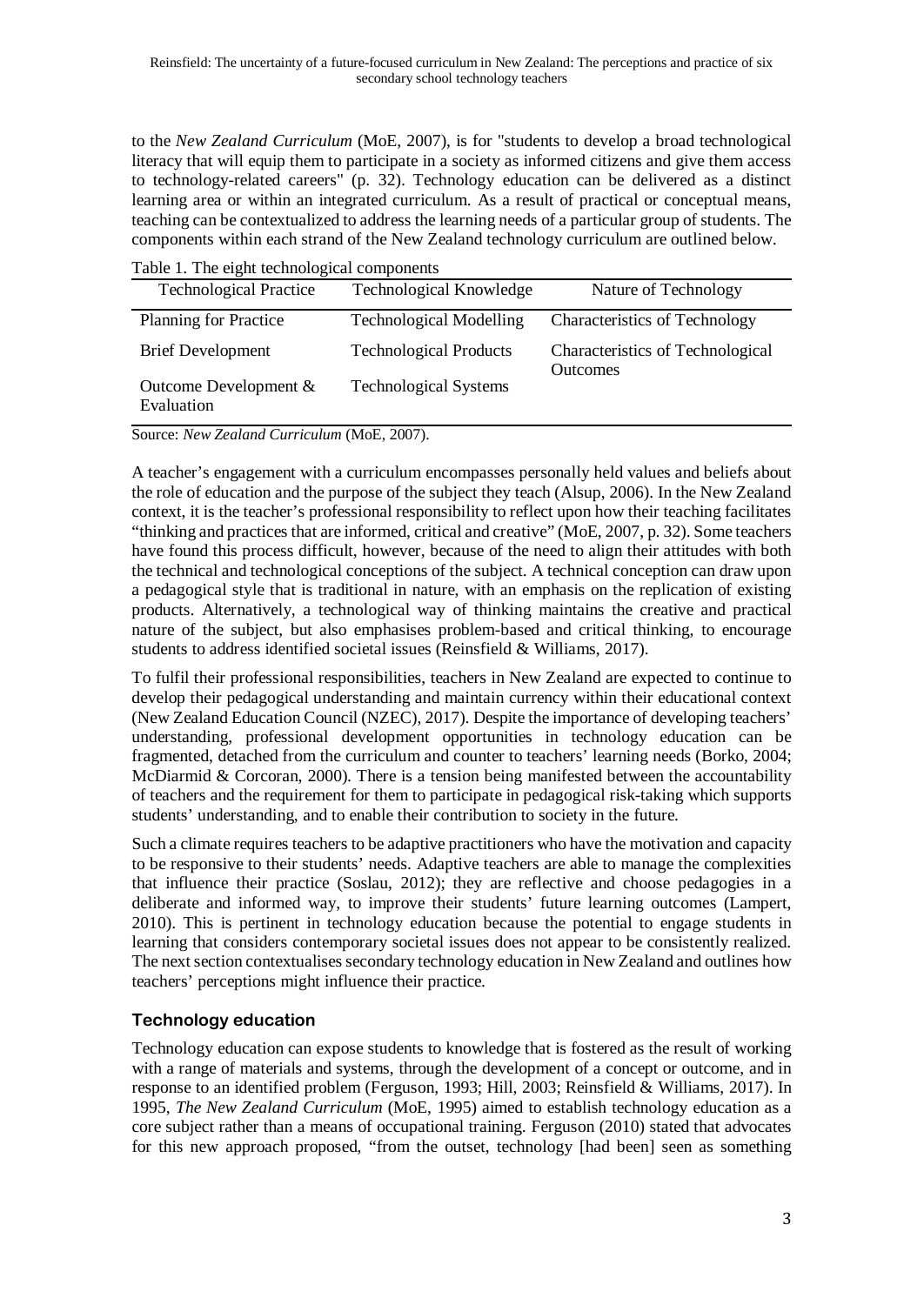distinct from technical education, [e.g. workshop, craft and home economics]" (p.6). Despite community recognition that some teachers had found the change in curriculum difficult to navigate, the 2007 technology curriculum (MoE, 2007) consolidated an epistemological shift, which had begun in 1995. Technology education became a subject that recognized the theoretical and conceptual dimensions in the differing domains of structure, control, food, information and communications technology, and biotechnology (MoE, 2007, p. 32). The 2007 curriculum more explicitly acknowledged that technological development could be heavily influenced by society and culture, either historically, in the present, or in the future context. This was a positive move because it presented opportunities for learning to be future-focused in nature.

The current government mandate in New Zealand is that all schools will have learner-centred pathways, champion twenty-first century pedagogies and provide quality, responsive, and futurefocused teaching (MoE, 2016). Research findings suggest that this presents an opportunity for innovative practice by secondary technology teachers, who aim to enact the subject in a manner that reflects the rapid rate of technological change in society.

### **Teacher perceptions**

Research into teachers' perceptions has generally focused on values, beliefs and the effect of lived experience on practice (Bell, 2010; Chikasanda, Otrel-Cass, & Jones, 2011). Some literature considered practitioner understanding of the concepts presented within a curriculum (Bungum, 2006; Cowie, Moreland, Jones, & Otrel-Cass, 2008; Jones & Compton, 1998) and on emerging practices in the classroom (Jones & Moreland, 2003; Mittell & Penny, 1997; Jones, Moreland, & Northover, 2001). Other research explored how teacher perceptions influenced the effectiveness of professional learning and as a means to enable pedagogical change (Aminudin, 2012; Johnson, 2011). Jones (1997) used Pajares' (1992) conception of perceptions, defined as:

…Attitudes, values, judgments, axioms, opinions, ideology, perceptions, conceptions, conceptual systems, preconceptions, dispositions, implicit theories, explicit theories, personal theories, internal mental processes, action strategies, rules of practice, practical principles, perspectives, repertories of understanding, and social strategy. (p. 4)

Perceptions can also be interpreted through linguistic meaning, concepts, or theories and from a physical or conceptual lens (Määttänen, 2015). Määttänen argued that this is because the mind cannot be separated from the body, which determines the viewpoint to the world. In other words, a teacher's actions are likely to signal how they are feeling about an activity, such as professional learning, or the teaching of curriculum concepts.

Another consideration when exploring the connection between perception and practice is the concept of habit. According to Määttänen (2015) "habits *as meaning* can only be applied to experience" (p. 32: emphasis added). For example, to make meaning and then enact curriculum concepts, teachers are likely to draw upon existing knowledge or seek to establish new understanding that can be defined as ritual, inert, conceptually difficult or alien knowledge (Meyer & Land, 2003; Perkins, 1999).

Ritual knowledge is described as being routine in nature (Perkins, 1999). Within technology education, this might be represented by a teacher who views the subject as being solely technical in nature and focuses on the manufacturing process and the development of quality outcomes. Inert knowledge can include information that can be retrieved as required but not used actively (Perkins, 1999). For example, experienced technology teachers are likely to value content knowledge that is associated with the function of materials and their properties.

The communication or construction of knowledge may become troublesome if teachers have difficulty making connections between curriculum concepts, with a view to integrating them into their practice. This could be because practitioners find curriculum content conceptually difficult,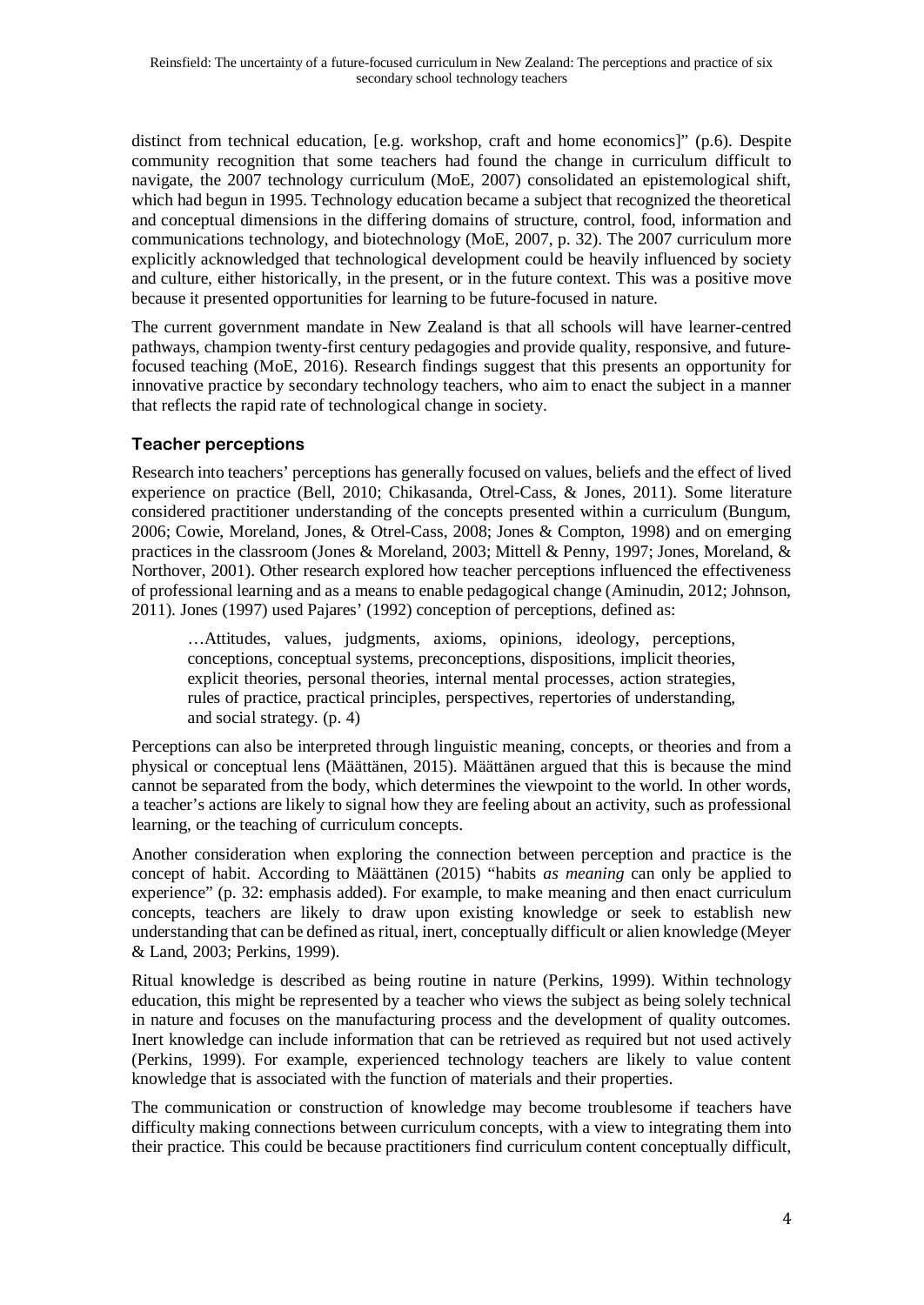potentially leading to misconceptions or causing a retreat to ritual knowledge (Meyer & Land, 2003; Paechter, 1995; Perkins, 1999). For some teachers, the knowledge being presented in the curriculum is totally alien to them, or they might not appreciate that the concepts being discussed are different to the way that they perceive the nature of the subject. These may advocate for knowledge in the curriculum that may conflict with their personal beliefs, or may be perceived as too conceptual, and they might not value it. The research of focus explored the differing perceptions of teachers, to determine how their experiences and school contexts influenced their engagement with the curriculum.

# **Theoretical framework**

The current research used an interpretivist framework to acknowledge that reality has multiple perspectives, is socially constructed, and is holistic in nature. Interpretivists believe that there is no single answer or correct view of knowledge (Willis, 1995). The study was designed to be responsive to the field of interest, i.e. secondary technology teachers' understanding of the curriculum. An interpretivist framework accommodated the analysis of a phenomenon within two secondary school contexts (Reeves  $\&$  Hedberg, 2003) to allow me to work closely with six technology teachers in the field (Cohen, Manion, & Morrison, 2011).

By adopting a sociocultural lens, there was an emphasis on technology teachers' practice, as influenced by the cultural contexts of their school community. According to Pajares (1992), theorists are in general agreement that enculturation and social construction can sometimes mean that individuals' perceptions differ from reality. Sociocultural theory was used to explore how teachers' perceptions influenced the ways that they made meaning of the technology curriculum and there was interest in the ways that individual professional development was affected through participation in sociocultural activity. Teachers' engagement during department meetings, for example, provided a means to determine what practitioners were finding troublesome in their understanding of the curriculum.

Teachers' differing understanding was explained through the notion of "liminality", to represent how teachers' knowledge was conceived and applied in practice and to explore whether teachers' thinking evolved or whether participants were unable or unprepared to achieve a transformed status (Meyer & Land, 2003); for example, teachers who are resistant to change can adopt a form of mimicry to give the impression that they are engaging with curriculum concepts as a means of coping with the constraints upon their practice (Ellsworth, 1997). Meyer, Land and Davies (2008) asserted that there are modal distinctions to offer insight into the differing understandings, which include the stages of subliminal, pre-liminal, liminal, and post-liminal ways of knowing. A teacher's way of knowing (episteme) can be the crucial factor to determine whether there is epistemological or ontological transformation (Meyer et al., 2008).

A subliminal variation is described as being reliant on tacit knowledge, which may be evident in the absence of any formal knowledge about a concept, and may be intuitive in nature. A teacher who re-enacts curriculum concepts in their classroom, without an understanding of their purpose, might reflect subliminal understanding. Alternatively, pre-liminal variation is evidenced when a concept is received. At this point, the receiver may choose to engage, resist or withdraw from the concept. This level of understanding might be manifested by a teacher who has been exposed to information in a department meeting and understands it. In their classroom, the teacher can then re-enact the concept, do so in a tokenistic fashion, or choose not to apply the concept at all. Liminal variation is the stage when learners have chosen to engage with a concept. It might be represented by how the learner interacts with a concept, to make meaning for application in a particular learning context. Finally, post-liminal representation is where a learner transitions a new conceptual space and can apply their understanding to future concepts as a result of a change in thinking. Liminality was pertinent to determine how teachers' perceptions and knowledge of the curriculum were conceived and influenced by their experiences and professional learning context.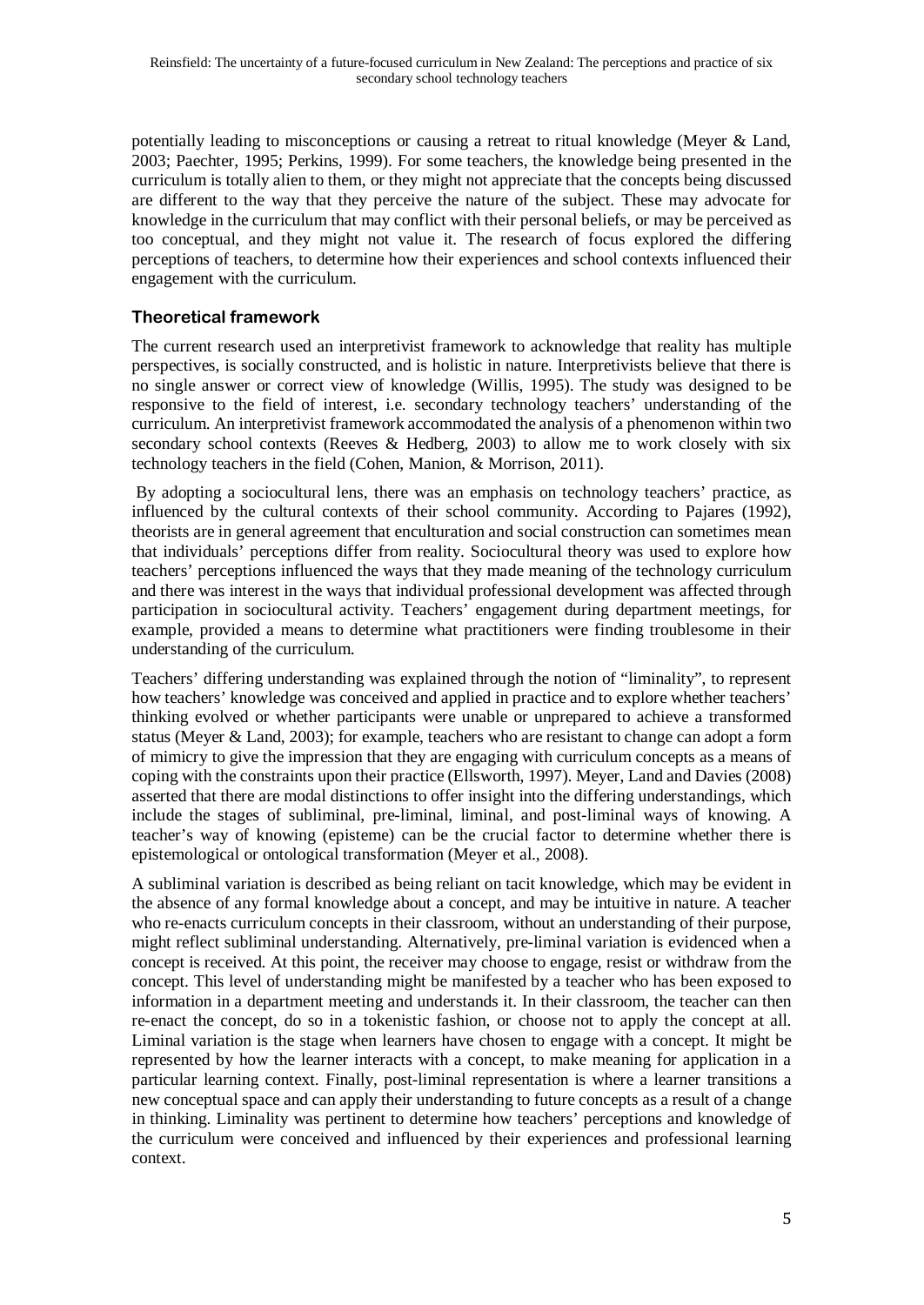# **Methodology**

Naturalistic research draws attention to the notion of truth - in this case ethically and in relation to participants' beliefs about the nature of technology education. It was imperative for me to be accurate in my descriptions to represent the participants' truth by being consistent, neutral, and credible during my interpretations (Onwuegbuzie & Johnson, 2006). The accuracy of data was ensured through respondent validation where transcripts of all interviews and department meetings were sent to the participants, to confirm that the dialogue was a fair representation of discussions (Torrance, 2012). Respondent checks were also conducted at the end of the data collection phase in relation to the inferences that were drawn and the conclusions made about teachers observed practice (Bloor, 1978; Cohen et al., 2011).

By using multiple data collection strategies, a more convincing and accurate representation of the context was generated (Casey & Houghton, 2010). Data collection relied on several primary sources, namely *The New Zealand Curriculum* (MoE, 2007) and its supporting materials (MoE, 2010), two or three semi-structured interviews, non-participatory lesson observations, departmental meetings, teacher reflections, and teacher-generated resources. Triangulation by data type was used as a means to substantiate findings (Miles, Huberman, & Saldaña, 2014). A combined level approach to the triangulation of multiple sources was taken because individual, group, and organisational data were pertinent to the research focus. This mitigated the risk that there might be shortcomings with individual methods and facilitated propositions based on two or more methods of data collection (Lincoln & Guba, 1985).

Each teacher was interviewed at the beginning of the data collection phase to obtain baseline information about their teaching experience and to gain insight into their differing perceptions of the nature of technology education. Participants were asked to reflect upon their practice at the mid-point of the data collection phase. There was a final interview to ask further questions, gain clarification, and to confirm my impressions. This was significant because it provided participants with the opportunity to signal whether their thinking or practice had evolved throughout the data collection phase.

Two schools were chosen because of their convenient location (Creswell, Plano Clark, Gutmann, & Hanson, 2003; Merriam, 1998). Three of the six teachers were purposefully selected because they were known as being effective teachers of technology education. Three other teachers were volunteers and expressed an interest in the opportunity for professional learning that might support their evolving understanding of the technology curriculum. The data collection period spanned 18 months between the two school sites. Data analysis followed a traditional, sequential process whereby the data were collected, coded, and findings were interpreted (Miles et al., 2014). The stages of data analysis occurred concurrently with data collection (Cohen et al., 2011). The key themes of the research including teachers' perceptions, engagement with, and enactment of the curriculum, were used as a framework for analysis, and to present findings.

### *The schools and participants*

The first school (Lakeside Academy) was known to be traditional in nature, with a newly appointed head of the faculty who had a nationally established reputation for her contributions to the subject over two decades. In contrast, the second school (Greenhill School) was newly established and the curriculum was to be constructed between teachers who had not previously worked together. The research participants are described below and pseudonyms are used when referring to the schools and participants.

### *Alice*

Alice had been a teacher in New Zealand for 22 years. Most of her experience was based in one school but she had recently secured a new position as specialist leader of product design at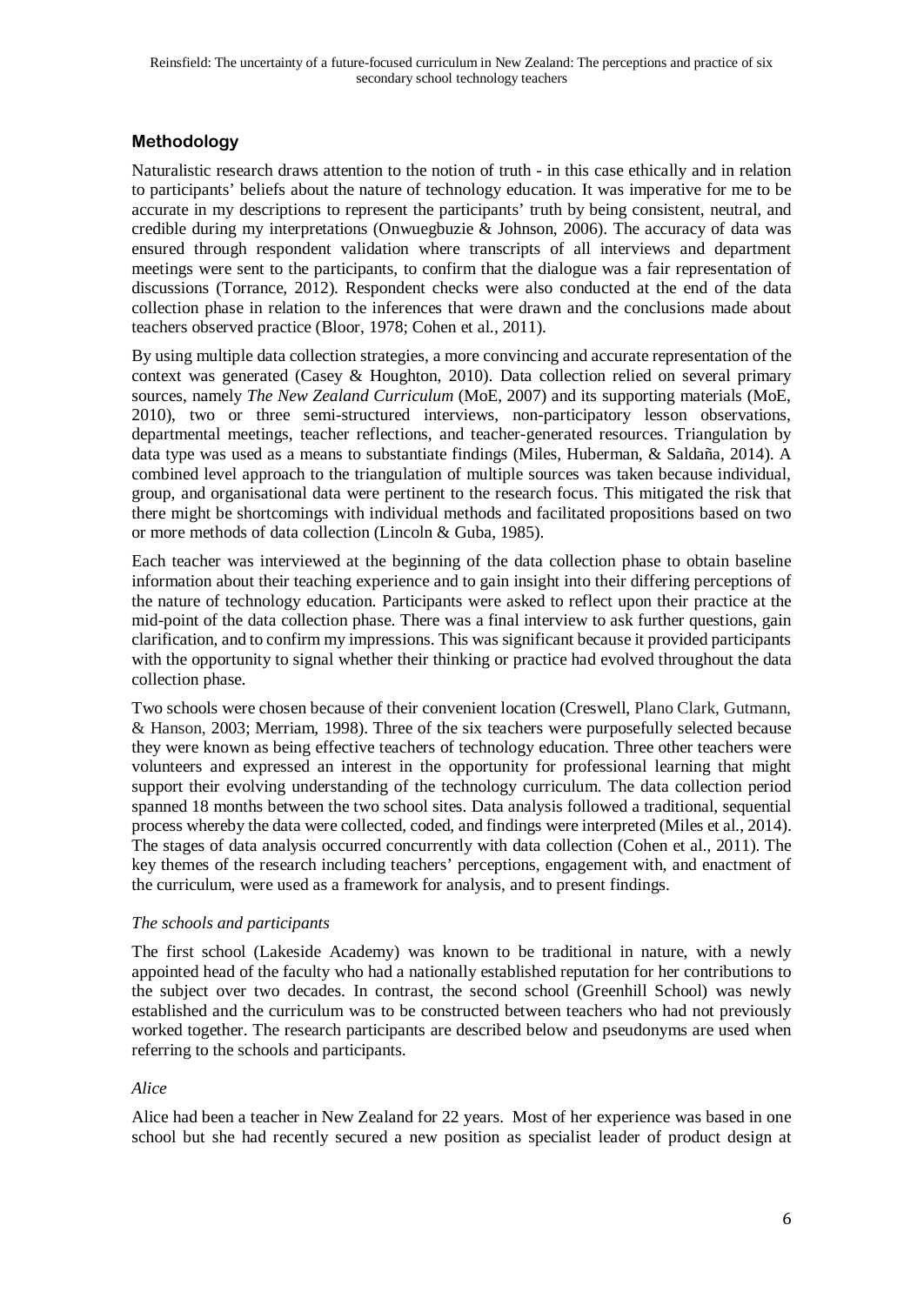Greenhill School. She was known at a national and local level for her understanding of design, as applied in technology education.

### *Bernadette*

Bernadette was an experienced New Zealand teacher, having been in the profession since 1990. She had been a teacher of workshop technology, design technology and more recently, technology education. Bernadette had a national reputation for her involvement in the development of the 2007 technology curriculum at both policy and practice level and had recently been appointed as the head of faculty at Lakeside Academy.

### *Colette*

Colette was an Australian trained history teacher who had taught there for over 20 years. During that time she had developed an interest in working with wood and gained a Certificate in Cabinet Making so that she could teach design and technology. It was Colette's first year of teaching technology education in New Zealand (at Lakeside Academy).

### *Graham*

Graham had been a chef before entering the teaching profession. He was currently in his third school and had been teaching for five years. His current role was as a specialist teacher of food technology at Greenhill School.

### *Helen*

Helen was originally from South Africa, with a background in home economics. She had previously held a variety of roles there, as a technician in a University of Technology and later as a lecturer in home economics. Helen had worked at Lakeside Academy for five years teaching science, junior food technology and hospitality at <sup>[1](#page-6-0)</sup>NCEA Level One.

#### *Mike*

Mike began teaching after a career in the military where he was an electronics specialist. He was the teacher in charge of digital technology at Lakeside Academy and was in his second teaching post.

#### *Limitations*

This research was limited to two schools and included the data from six participants. The intention was to report upon participants' views and practice in their schools, with a view to foster understanding about the ways teachers can be supported to evolve their practice, in a futurefocused manner. The nature of teachers' professional engagement with the curriculum is limited to technology education. The results are very focused because this was a small-scale study but there are likely to be teachers in every learning area or school who engage with curriculum implementation on different levels – through sufferance or even with suspicion (Handal  $\&$ Herrington, 2003). As a result of this research, there is the opportunity for educators to consider the findings presented for application in their own school setting.

### **Findings**

<span id="page-6-0"></span><sup>&</sup>lt;sup>1</sup> NCEA is the acronym for National Certificate in Educational Achievement and is one of the senior secondary school assessment frameworks in New Zealand.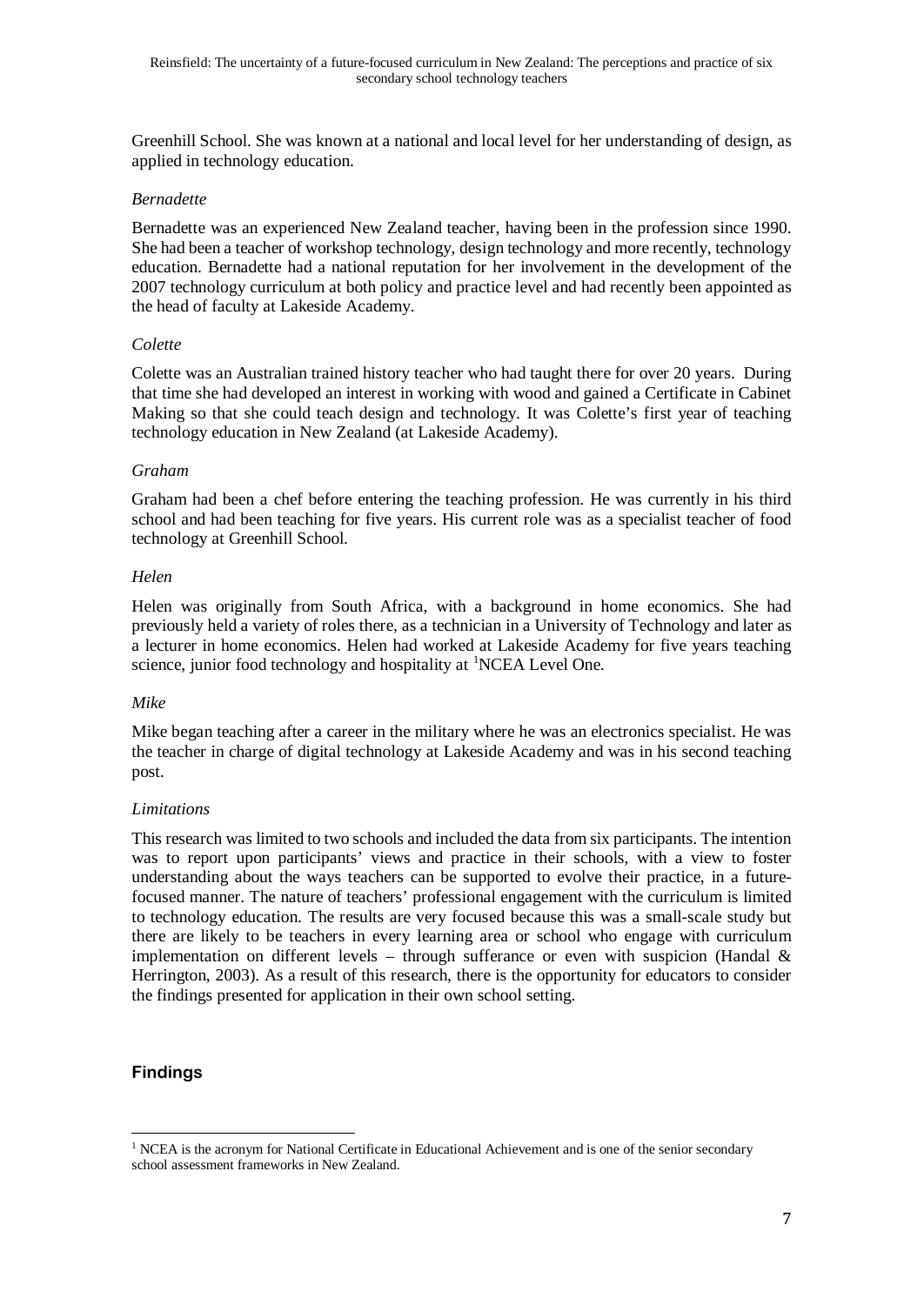Each teacher represented differing perceptions and could provide a rationale for their practice. Teachers were mediated by a variety of factors at different stages of their pedagogical processes and the key themes are organised in Figure 1 according to the guiding research questions, relating to teachers' perceptions, interpretation and enactment of the curriculum (MoE, 2007).

| Perceptions                                                                                                                                                                    | Interpretation                                                                                                                                                           | Enactment                                                                                                                                     |
|--------------------------------------------------------------------------------------------------------------------------------------------------------------------------------|--------------------------------------------------------------------------------------------------------------------------------------------------------------------------|-----------------------------------------------------------------------------------------------------------------------------------------------|
| • Content should be taught<br>first, then applied through<br>the development of<br>practical oucomes.<br>• Outcomes are to be<br>replicated and based on<br>existing outcomes. | • Based on teachers'<br>understanding of the<br><b>Technological Practice</b><br>strand<br>• Some hesitance to<br>engage with the <i>Nature of</i><br>Technology Strand. | • Is teacher-centred<br>• Is determined by the<br>skills and knowledge to<br>be developed, rather than<br>being learner-centred in<br>nature. |

Figure 1. The key findings organised according to the research question

The participants' views emphasised a need to teach certain pre-determined skills to enable learning, which is reflective of the technical origins of the subject (Petrina, 1992). Participant teachers positioned the subject as being primarily about the development of competencies to enable the technical replication and development of quality practical outcomes. This was counter to a contemporary view that technology education can provide the opportunity to provide problem-solving activities, which encourage critical and creative thinking, and develop technological literacy (Williams, 2015; Zuga, 1989).

There were a variety of teacher perceptions - understanding is represented through the variations in liminal space and the knowledge that they found troublesome when interpreting or enacting the curriculum (Bell & Reinsfield, 2012; Chikasanda et al., 2011; Meyer et al., 2008). The next section discusses how teachers' understanding of the curriculum affected their engagement with the curriculum, and how this was manifested in their practice.

### *Alice*

Alice described her perception of the nature of technology education and stated that at Greenhill School:

Our focus [is] on sustainability, enterprise and empowerment and I think that has got a strong weaving of the nature of technology in there. We've [also] got the other [focus] which is innovate, design and make but really we've got explore how those two fit together.

We really want to empower our students and make them understand that they have a voice in the technological process and that technology is not done to them or doesn't need to be done to them… (Baseline Interview E, Line 187)

In Alice's case, she reflected that if ideas for learning are:

student generated, then they work and maybe that was the problem, I was saying we're making this car… They didn't come with the toolset and [then] you are always going to be beating your head against a brick wall with that. (Final Interview E, Line 227)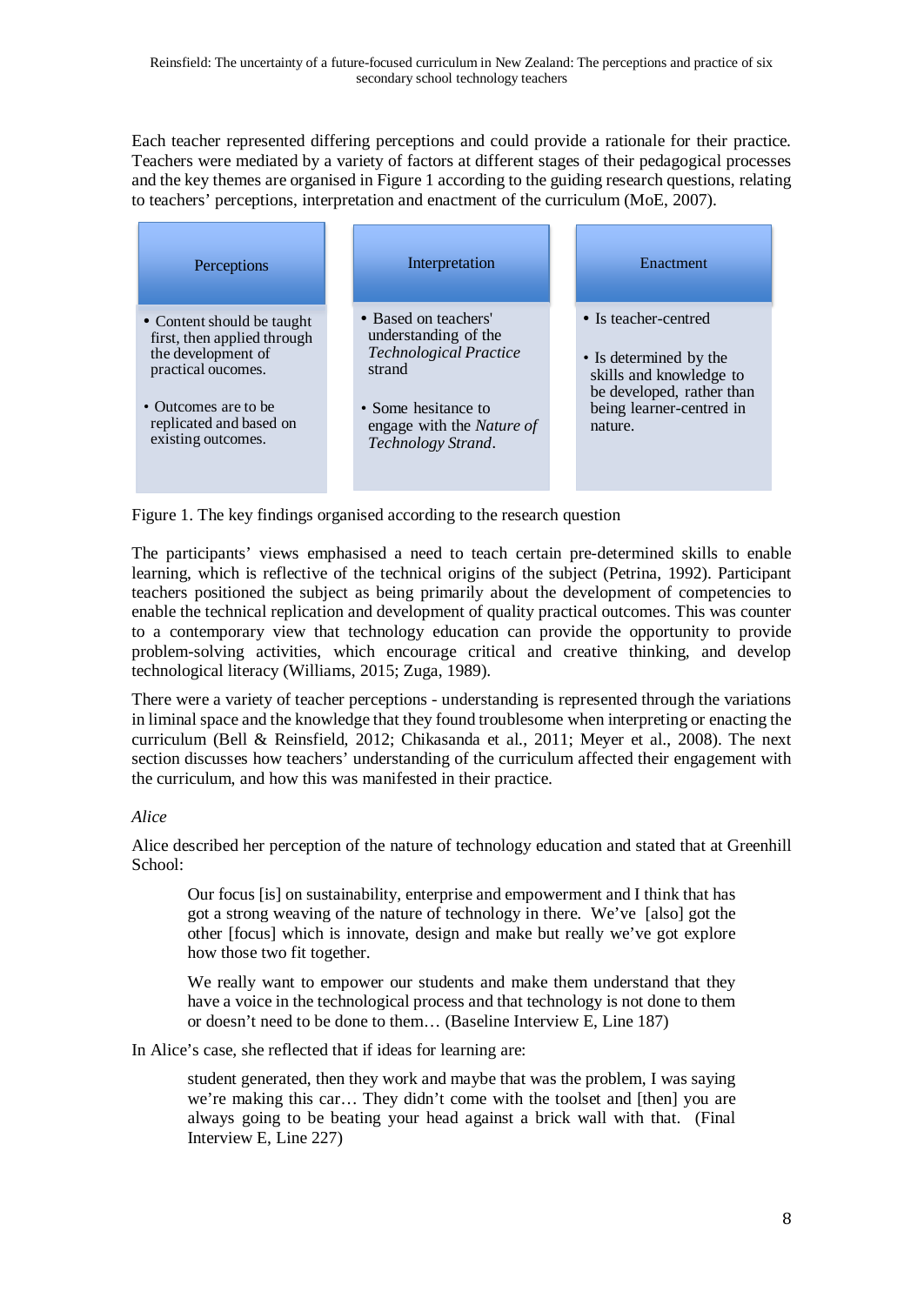Alice was teaching a class about car manufacture and the knowledge she needed to enable this was, by her own admission, conceptually difficult for her (Meyer & Land, 2003; Perkins, 1999). It was not her understanding of the curriculum concepts limiting her practice but instead, her ability to support students' with the content knowledge needed within this particular learning context (Zuga, 1989).

### *Bernadette*

Bernadette had a national reputation for her work during the development of the current technology curriculum and was positioned at the post-liminal stage of understanding. Her observed lesson indicated that she used habitual experience and knowledge to be responsive to students' academic learning needs in the classroom. She acknowledged that as the new head of faculty, her practice remained inert and ritualized in nature because she was tasked with supporting her colleagues' evolving understanding of the curriculum. This is where the knowledge she found troublesome manifested itself. During the department meeting, Bernadette provided examples for Helen, who she knew was experiencing difficulty in making sense of the curriculum, for her own specialist area of food technology. The examples Bernadette provided were confusing because she was unable to explain them in a manner that connected with Helen's understanding of the curriculum concepts. For example, during the department meeting, Bernadette stated:

Okay, so if we were doing it on a pie we would be looking at why has a pie got pastry on the bottom and meat inside, what sort of flavours of meat are in it… we're looking at the bigger picture around why is a pie a pie and how has it developed and where does it fit in to what we do and what's influenced it and things like that. (Department Meeting LS1, Line 17)

In this example, Bernadette incorporated notions from both the Characteristics of Technology (CoT) and the Characteristics of Technological Outcomes (CoTO) components of the curriculum. Specifically, the pie example would address the CoT component if there were a discussion about how the product had evolved over time, and why pies had become so popular in the New Zealand context. The nature of the pie, including why it had developed to have pastry outside, and have different types of meat inside it would relate to the CoTO component, which considers fitness for purpose, physical and functional attributes, developed for a specific purpose, and within a social and historical context (MoE, 2007). Bernadette did not explain how teaching about a pie's technological development might address the particular components of the curriculum. The curriculum components were integrated in the example provided. This might cause confusion for teachers who do not have the necessary understanding to interpret the curriculum to make meaning of it, for their own learning context. If a head of faculty's knowledge of other specialist areas in technology (such as food technology) is alien to them (Meyer & Land, 2003, Perkins, 1999), there are likely to be implications when supporting colleagues' evolving understanding of the curriculum concepts.

#### *Colette*

Colette acknowledged that her knowledge of the New Zealand curriculum was evolving because she only been in the country for a short time. Her understanding was at a pre-liminal stage. She described her difficulty when engaging with some of the curriculum support material, and stated:

So, the bulk of my understanding is from my cursory reading of Technology Online… I did find that the examples that were given seemed so beyond the reality of the classroom or were so specific to a particular subset of technology.

So, [for] the nature [of technology] strand, it said examples [for students] would be talking about stem cell research...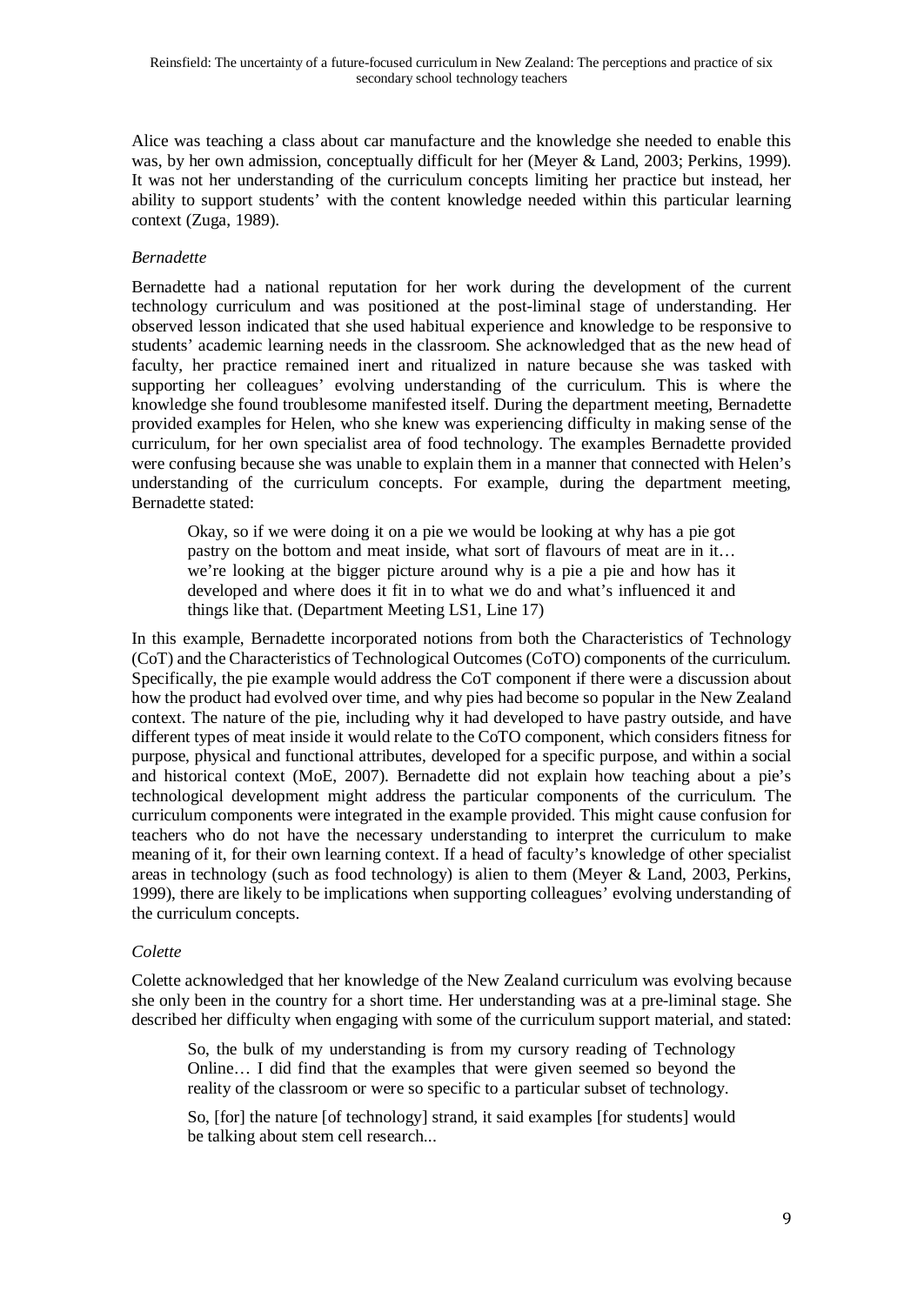I thought, 'How am I going to make the leap from stem cell research to what we are actually doing in the workshop?' (Baseline Interview A, Line 283)

In this instance, Colette was experiencing difficulty separating out the meaning of the curriculum concepts from her own specialist content and within the learning context of "materials technology". The knowledge she needed to do this was alien to her at that point in the research (Meyer & Land, 2003; Perkins, 1999).

### *Graham*

There was no evidence to suggest that Graham was experiencing trouble applying the knowledge that he needed to transition from a liminal space and deepen his understanding of the curriculum concepts for application in a range of learning contexts. Graham's data indicated, however, that his practice was being limited by the organizational structures within Greenhill School. His enactment was minimised by the need to engage his students in their learning within an integrated curriculum and under pressured timeframes. Graham explained that despite this motivation, his students were not interested in the initial learning focus that the teachers had pre-determined, and stated that to maintain some focus on food technology:

We had to change everything around, we had a huge debate about what are we going to do and so we actually found the  ${}^{2}$  ${}^{2}$  ${}^{2}$ Maggi competition and the boys were really into competitions and so we thought that we would give it a go…

It worked out really well and within that, they had to develop an existing outcome and the brief was to develop a product for a specific need and so the students would recreate using a Maggi sachet.

I wasn't happy about that but they used [the sachet] because it was part of the competition and they had to write to Maggi in their blog and upload their photos to the site and they marketed that to the wider school community. (Final Interview F, Line 171)

In this instance, Graham's intended practice had been required to accommodate another learning area's needs in a manner that positioned technology education as being useful for its practical nature instead of as a subject that provided valuable knowledge in its own right. Graham acknowledged that the new learning focus was counter to his perceived intent of the technology curriculum (Roche & Marsh, 2000). He was post liminal in his understanding of the curriculum but because of the constraints placed on his practice within an integrated curriculum, reverted to ritual knowledge (Meyer & Land, 2003; Perkins, 1999).

#### *Helen*

In Helen's lesson, she appeared to find the curriculum both conceptually difficult and alien (Meyer & Land, 2003; Perkins, 1999). Helen was subliminal in her understanding of the curriculum and was using Bernadette's resources to support her enactment. What appeared to be troublesome for Helen was the notion that students' practice in technology did not have to occur solely as the result of a replication of existing (food) outcomes. She appeared to have chosen not to engage in any meaningful way with the theoretical intent of the curriculum and taught the technological concepts by developing a template, which could be replicated for each of her junior school projects. When asked to consider whether her use of the curriculum had evolved during the data collection phase, she stated:

<span id="page-9-0"></span><sup>2</sup> Maggi is an industrial food company that originated in Switzerland in 1884, specializing in seasonings, instant soups and noodles.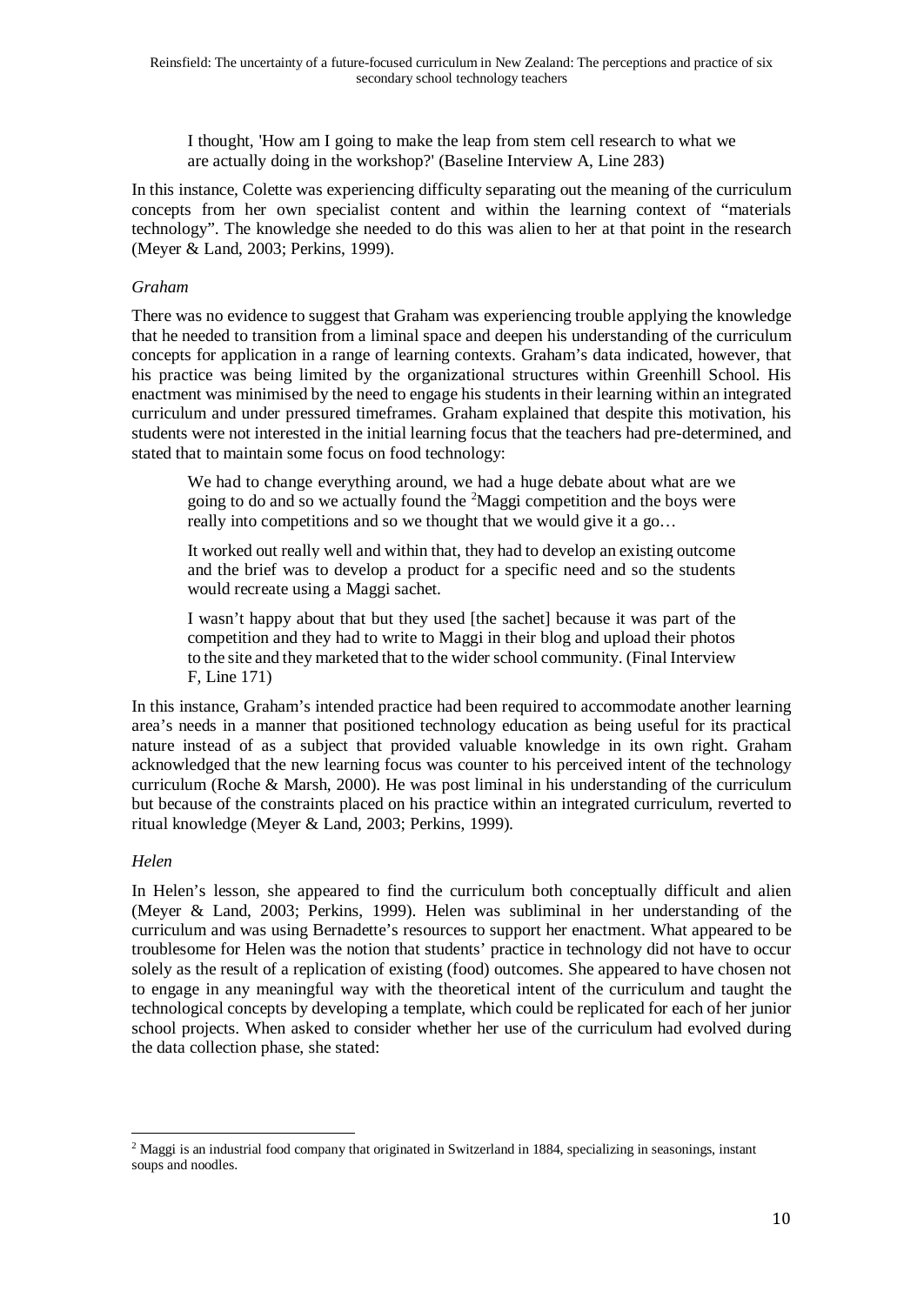Generally no, I haven't changed it at all, it's [dependent upon] the units that go in and out towards the end of the year and how our time is and the disruptions and mostly it's the same, in the way that I present it more than anything.

**Liz:** And have you tracked how that addresses the curriculum?

Not formally. No. I don't seem to make the time to do it. You know, I've had a look at it and I know the importance of what I'm doing but perhaps the weakest part is the level for me. (Final Interview, Line 174)

Helen's practice gave the impression (during department meetings) that she was engaging with the curriculum when in fact, she was replicating others' ideas and continuing to practice in a manner that reflected historically placed practices (Paechter, 1995).

#### *Mike*

What Mike found troublesome was not the interpretation of the curriculum or indeed its enactment, but how he managed this process to record students' learning. He indicated a confidence that he was meeting the curriculum requirements but explained that there was a paucity of evidence to substantiate this. Mike asserted that whilst he might not explicitly cover particular curriculum concepts, he felt that students would intuitively develop understanding of technology as a result of the projects they engaged with. In this case, he was relying upon his ritual and inert knowledge (Meyer & Land, 2003; Perkins, 1999) and stated:

... I read that thing [the curriculum] and I go, [students] need to be able to do that and think, I've got an idea and I think I do start backwards, I do start with, they need to be able to do… then it's like, I have an idea about how to get [them] there and so I'm not always confident that the steps are there but I'm happy that if we meet at the end, we'll be there, but I couldn't tell you the staging posts, if that makes sense. (Final Interview D, Line 199)

Mike's data suggested a post-liminal understanding of the curriculum concepts but what he found troublesome was how to make explicit links between his knowledge, planning and practice. Figure 2 shows where each participant was positioned in relation to their liminal space and based on their understanding of the curriculum concepts.



Figure 2. The liminal space positioning for participants Source: Adapted from Meyer et al. (2008)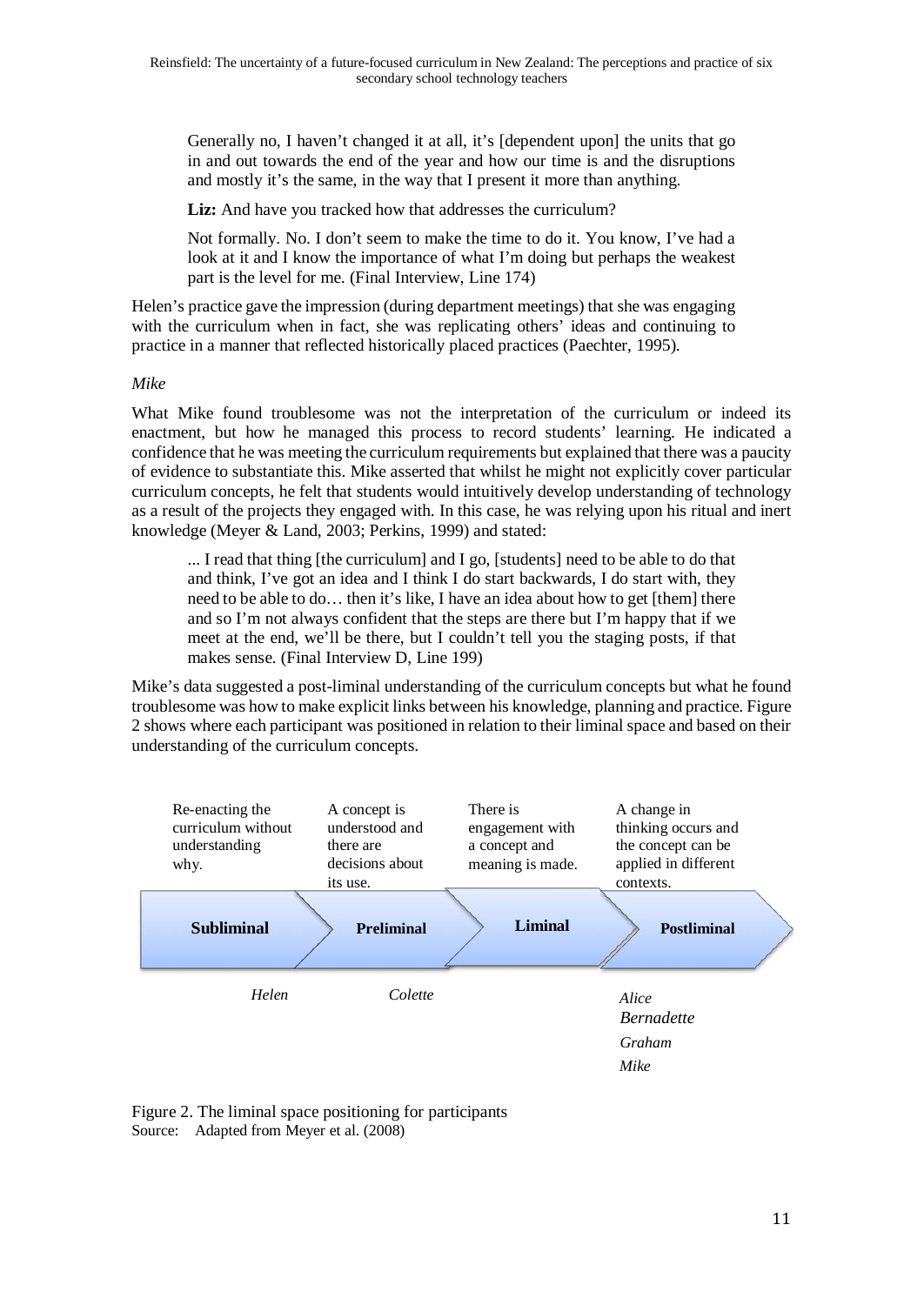Alice explained that whilst she had a learning goal in mind (Stoll, Harris, & Handscomb, 2012), she had found it difficult to manage a large and challenging group of students who were working collaboratively on a class project. In this case, it was not Alice's understanding of the curriculum concepts limiting her practice but rather her inability to support the needs of her learners (Zuga, 1989). Mike was not developing his understanding of the curriculum but was instead basing his ideas upon his previous experience and what he determined students needed to know.

Bernadette acknowledged that as the new head of faculty, her practice remained inert and ritual in nature because she was tasked with supporting her colleagues' evolving understandings of the curriculum. It appears likely that there will be some challenges for curriculum leaders (in New Zealand) who do not have the knowledge of other teachers' specialist learning contexts in technology education. For Bernadette, the professional learning outcomes that she facilitated were moderated by the constraints of time available to her and the ways in which the curriculum might be interpreted as the result of the material being used to develop a technological outcome.

Colette's observed lesson demonstrated a technical approach to technology education and a focus on the development of craft skills (Hill, 2003; Zuga, 1989). Colette argued that rather than her enactment being constrained by her own understanding of the curriculum, it was the discourse in Lakeside Academy, which was reflective of elitist perspectives about the role of technology and the suitability of students for different roles in society (Hill, 2003; McLintoch, 1966; Reid, 2000; Williams, 2013). Conversely, the evidence suggested that the knowledge she needed to make meaning of the technology curriculum when interpreting other learning contexts was alien to her (Meyer & Land, 2003; Perkins, 1999).

Helen's lesson aligned with her view that the purpose of her teaching was to prepare students for their senior secondary pathway in Hospitality. She appeared to find the curriculum concepts both conceptually difficult and alien (Meyer & Land, 2003; Perkins, 1999). It appeared that Helen experienced difficulty in developing culturally appropriate pedagogical responses, which were contrary to those that she had experienced overseas (Glynn, 1998; Quezada, 2004; Sharplin, 2009). The next section discusses the findings.

# **Discussion**

The participants all emphasised the need for students to produce quality outcomes, which was suggestive of a ritualized form of knowledge within their community (Meyer & Land, 2003; Perkins, 1999). Practical skills and knowledge of materials are important to students' understanding in technology but an overemphasis on the *Technological Practice* strand is likely to diminish the conceptual role that the subject should also embrace. An underlying assumption evident in the research, substantiated by the nature of the professional learning, was that the technological concepts in the curriculum would be interpreted as the result of teachers' specialized knowledge in their learning context. This supposition is significant and challenged as a result of this research.

Participants in this research (with the exception of Helen) acknowledged that technology education provides the opportunity to foster a learning environment that encourages problemsolving and the development of innovative outcomes (Osborne, 2016; Splitter, 2009; Zuga, 1989). The pervasive emphasis on the development of practical skills and replicated products contradicted this view, however. Teachers' practice was affected by their attitudes towards and understanding of the curriculum, subject leadership, and school structures.

For Alice and Graham, whose perceptions aligned with a contemporary view of technology education, the reality of a newly established school and the need to foster collegial relationships limited their ability to teach within a future-focused context. Both Alice and Graham reverted to traditionally placed pedagogies where students were told what and how to replicate an outcome was. Such practice positioned technology education as being craft-based in nature (Hill, 2003), leading to insights about why these teachers valued their specialist knowledge (Mutch, 2003;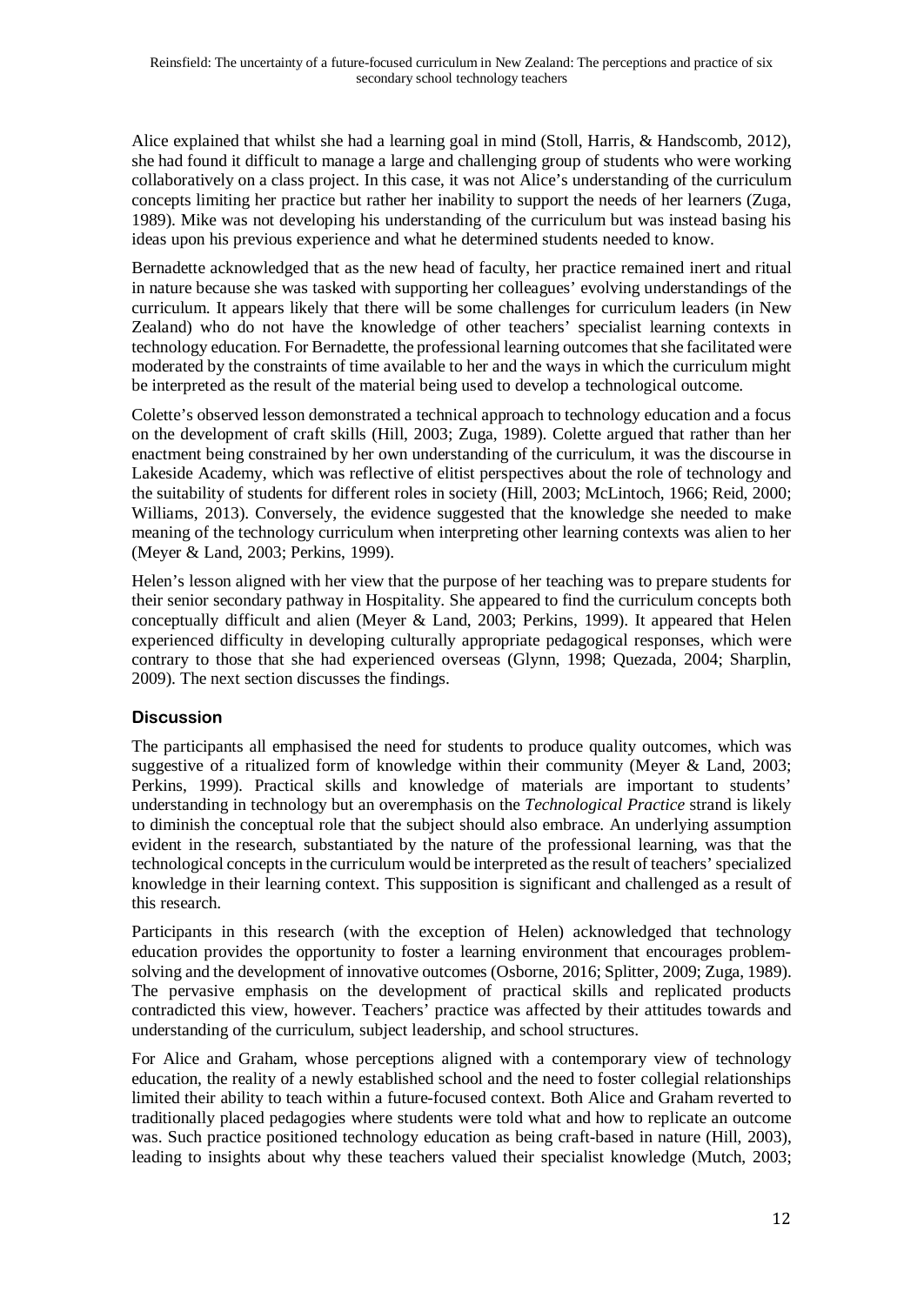Zuga, 1989). In this case, a failed attempt at realizing the curriculum in a contemporary manner made teachers hesitant to persist with new approaches (Greenberg & Baron, 2000); instead they maintained the status quo (Boyatzis, McKee, & Goleman, 2002; Fullan, 2002).

The ways that teachers engaged with, interpreted and enacted the curriculum led to an insight into the knowledge that they were finding troublesome. The research findings confirmed that there was a disparity between teachers' future-focused perceptions about the nature of technology education and their emerging practice. Whilst importance might be placed internationally on the development of technologically literate citizens (Williams, 2013), this research suggests other areas of emphasis in New Zealand secondary schools. The observed practice was teacher-centred in nature, and the context for learning was derived from teachers' specialist understanding rather than from the technological concepts and philosophy underpinning *The New Zealand Curriculum* (MoE, 2007).

Each teacher's understanding was connected to their experience of teaching technology, their engagement with the curriculum, and the school-based circumstances that were mediating their practice. The findings suggested that there were pervasive and historically based assumptions about the nature of technology education in both schools. Fortunately, the data also indicated that if technology teachers were motivated to challenge others' thinking, engage in dialogue about the subject, and support community understanding, these assumptions could be reconceived.

### *Learner-centred pedagogies*

In order to move towards a future-focused approach to education, technology teachers first need to appreciate the benefits of learner-centred pedagogies and commit to such practice. Where teachers defaulted to traditional approaches for the teaching of technological concepts (in this research), pedagogy was not easily connected with the philosophy represented in the curriculum (MoE, 2007). If a teacher views the learning in a technology classroom as being their sole responsibility, dialogue and the engagement with technological concepts or even practical outcomes are more likely to be reflective of their own rather than the students' values (Williams, 2013). The challenge for teachers is that a learner-centred approach requires them to be responsive to and facilitate the development of knowledge and skills *as they emerge* in the classroom. Such an approach is dependent upon practitioners having the confidence, motivation, knowledge, and interest in accommodating a range of differing learning opportunities, from a variety of disciplines and in response to students' interests.

The use of responsive pedagogies can be moderated by teachers' attitudes towards the purpose of education and whether they see it as a means to develop citizenship, students' holistic development, occupational preparedness, or to respond to social and economic need (Adler, 1982; Le Compte & Marrais, 1992; Tyack, 1988). The practical skills and knowledge in technology education classes should not be pre-determined by teachers but taught "Just in Time" (JiTT) and as the result of student interest (Novak, 2011; Osmond & Goodnough, 2011).

JiTT is a pedagogical strategy that has been represented in e-learning platforms and can enable teachers' understanding of their students' learning needs, to improve academic outcomes and increase engagement within a discipline (Hughes, Luo, Kwok, & Loyd, 2008; Novak, 2011; Osmond & Goodnough, 2011). To facilitate this approach, however, teachers may need to review their perception of the subject's purpose. They might need to re-conceptualize technology education as a means to foster innovative thinking, rather than solely to develop practical skills.

The way that technology education is taught should not be solely bounded by the teachers' attitudes, values, judgments, or experiences but instead inclusive of the technological concepts (as presented in the curriculum) and the nature of innovation in society. To accommodate this approach, learning contexts will need to encourage creative and critical thinking, and provide opportunities to focus on learning that is future-focused in nature. This research indicates that the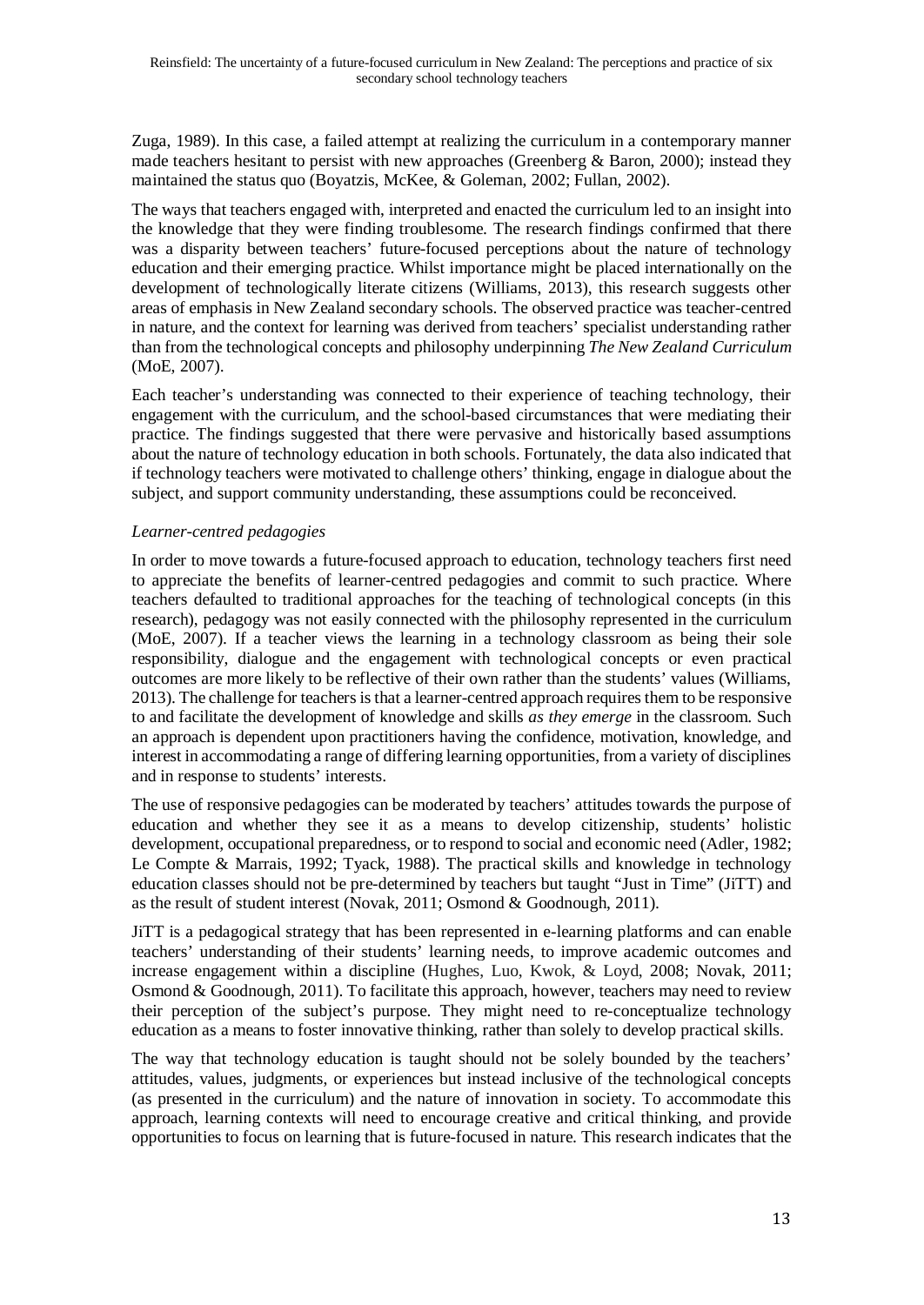ways that technology teachers' conceptualize their practice inevitably enables, moderates or limits their practice.

### **Transforming technology teachers' practice**

There are a variety of factors influencing the enactment of a future-focused technology curriculum in New Zealand which are likely to require careful navigation. The review of the curriculum provides an opportunity to think differently about pedagogy and re-position students' learning in a more purposeful manner so that it can be inclusive of creative, innovative and critical thinking approaches,.

The future of technology education should be reflective of the connection between technology and society. It is accepted that to develop innovative technological outcomes, students need to understand the nature of materials or systems and be exposed to experiences where they can manipulate and adapt resources, to represent or realize their ideas. Technology education, therefore, can provide the opportunity for students to explore potential (conceptual, partially modelled or digitally realized) outcomes rather than solely emphasize the replication of existing thinking or products.

Technology might indeed be manifested as science fiction movies predict, with augmented reality or space travel becoming commonplace. To prepare students for such a future, technology teachers in New Zealand are likely to have to transform both their thinking and practice, to engage with contemporary technological issues rather than limit classroom practice to accommodate their existing skills or understanding. Inevitably, there will be a need to support teachers during this transformation, and professional learning should centre on the key curriculum concepts that technology teachers *need to know*, as well as a focus on *how to teach* these in a future-orientated way.

### **Conclusion**

The research has highlighted a pervasive view that students should be taught content, as determined by teachers and as the result of the technological outcome that learners were developing. This finding was significant because it confirmed that technology teachers' perceptions of the nature of the subject were closely connected to their previous professional experiences, which in turn influenced their interpretation and enactment of the subject. The knowledge and skills in each teacher's specialist area of technology education took precedence over the curriculum concepts in both school contexts. There were few explicit examples where teachers focused on the development of students' conceptual understanding of technology education. Interestingly, innovative teaching appeared to be most effectively enabled by a teacher's attitude towards learning-centred pedagogies.

The findings also highlighted that school-based professional learning experiences relied on assumptions about teachers' understanding of the curriculum. Where there was exposure to new concepts, professionals' responses were manifested as hesitation, replication, or resistance to engage with the curriculum in a meaningful manner. There are implications here for both teacher education and future-focused pedagogical practices.

#### *Recommendations*

The research reported upon here suggests that there are some constraints upon teachers practice, causing troublesome knowledge as manifested through their understanding of the curriculum, and commitment to learner-centred pedagogies. To transform their practice, technology teachers will be required to engage with contemporary technological issues in society, rather than retain, or default to, practices that emphasize practical over conceptual outcomes. To enact the revised curriculum (MoE, 2017), there will be a need for teachers to cater to students' interests, and support a future-focused approach to education. Such an approach will require sustained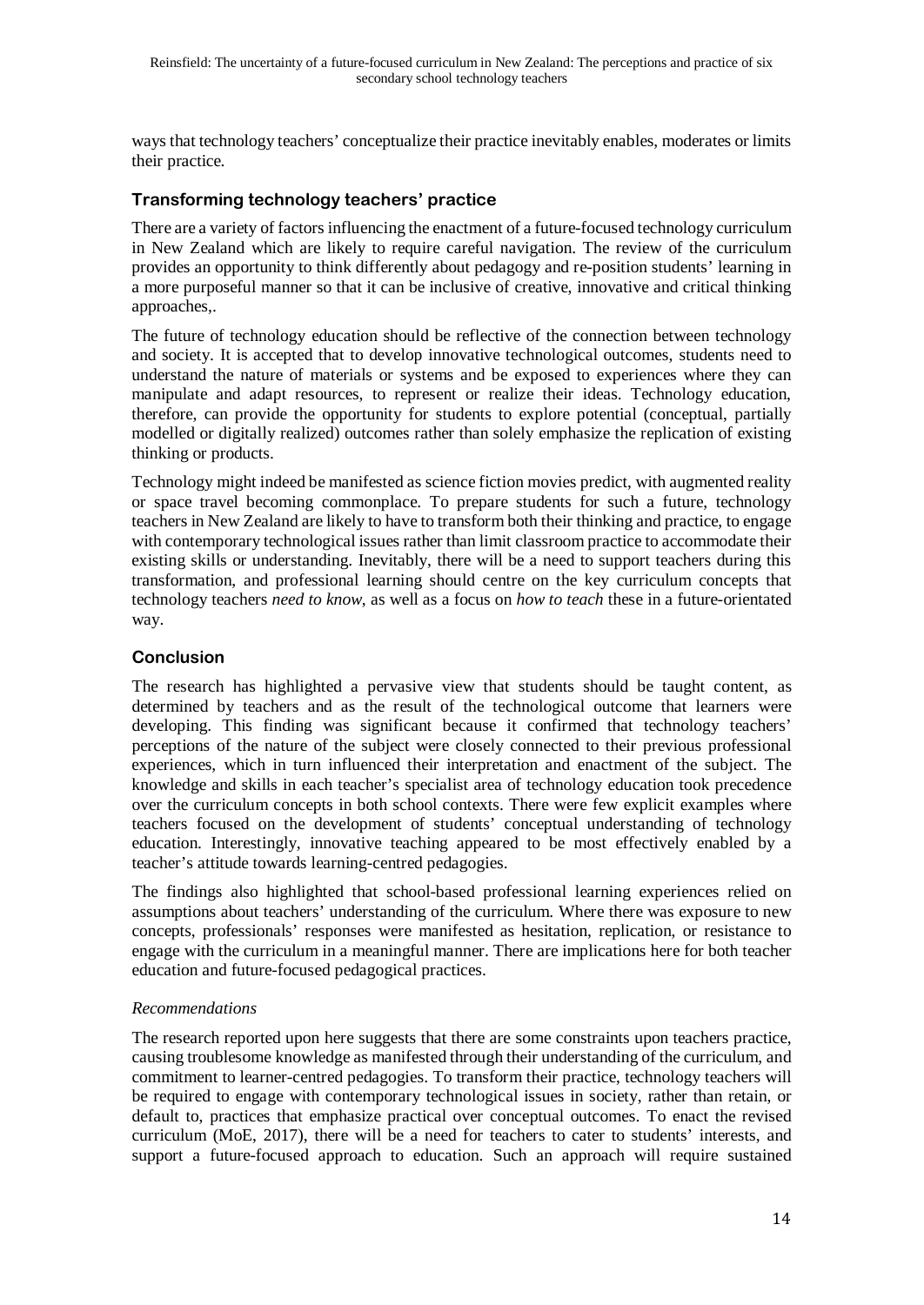professional learning, to realize the vision that students should become informed citizens who can participate in, and be responsive to, the uncertain nature of society.

This research has implications for both emerging and experienced technology teachers in New Zealand who are motivated to teach the curriculum from a contemporary or future-focused perspective. During professional learning experiences, technology teachers should be supported to develop their understanding of learner-centred pedagogies. There should be an emphasis on contemporary practices, which advocate for negotiation between the teacher and student, to develop technological knowledge and skills, fostered at a time that is most meaningful for the learner and as an iterative part of a technological process. There is a persistent need for practitioners to understand the nature of technology and its interaction with society as it relates to the concepts in the curriculum. Further research is necessary to determine how technology teachers might apply future-focused approaches to learning in a secondary learning context, to foster learners who are positioned to use their existing knowledge in a technologically mediated world.

### **Afilliations**

Elizabeth Reinsfield Lecturer Te Hononga Curriculum and Pedagogy University of Waikato [elizabeth.reinsfield@waikato.ac.nz](mailto:elizabeth.reinsfield@waikato.ac.nz)

# **References**

- Adler, M. J. (1982). *The Paidea proposal: An educational manifesto*. New York, NY: Collier Macmillan.
- Alsup, J. (2006). *Teacher identity discourses: Negotiating personal and professional spaces.* Mahwah, NJ: Lawrence Erlbaum.
- Aminudin, N. A. (2012). *Teachers' perceptions of the impact of professional development on teaching practice: The case of one primary school.* (Unpublished Master's Thesis). Unitec Institute of Technology. Auckland, NZ.
- Bell, B. (2010). Theorising teaching. *Waikato Journal of Education*, *15*(2), 21-40.
- Bell, B., & Reinsfield, E. (2012). Becoming a culturally responsive teacher. In the *New Zealand Association for Research in Education Conference and Annual Conference*. Hamilton, New Zealand.
- Bloor, M. (1978). On the analysis of observational data: A discussion of the worth and uses of inductive techniques and respondent validation. *Sociology*, *12*(3), 545-552.
- Borko, H. (2004). Professional development and teacher learning: Mapping the terrain. *Educational Researcher*, *33*(8), 3-15.
- Boyatzis, R., McKee, A., & Goleman, D. (2002). *Reawakening your passion for work*. Harvard Business School Publishing Corporation. Retrieved from http://kempstreetpartners.com.au/wp-content/uploads/2015/07/Reawakening-Your-Passionfor-Work-Boyatzis-McKee-and-Goleman-2002.pdf
- Bungum, B. (2006). Transferring and transforming technology education: A study of Norwegian teachers' perceptions of ideas from design and technology. *International Journal of Technology and Design Education*, *16*(1), 31-52.
- Casey D., & Houghton C. (2010). Clarifying case study research: Examples from practice. *Nurse Researcher, 17*(3), 41-51.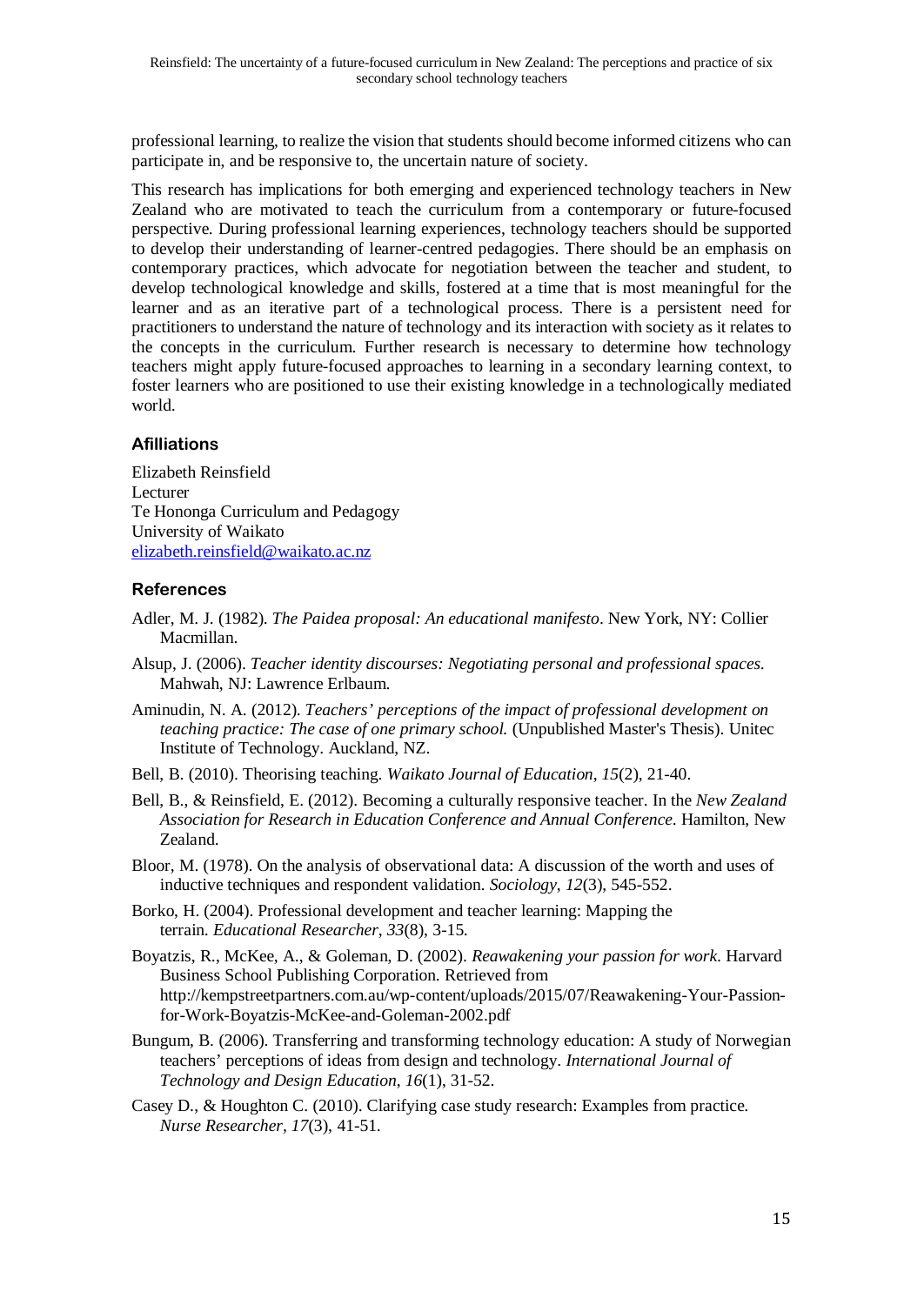- Chikasanda, V. K., Otrel-Cass, K., & Jones, A. (2011). Teachers' views about technical education: Implications for reforms towards a broad based technology curriculum in Malawi. *International Journal of Technology and Design Education*, *21*(3), 363-379.
- Cohen, L., Manion, L., & Morrison, K. (2011). *Research methods in education.* New York, NY: Routledge.
- Cowie, B., Moreland, J., Jones, A., & Otrel-Cass, K. (2008). *The classroom InSiTE project: Understanding classroom interactions to enhance teaching and learning in science and technology in Years 1–8.* Teaching and Learning Research Initiative. Wellington, New Zealand: New Zealand Council for Educational Research.
- Creswell, J. W., Plano Clark, V. L., Gutmann, M. L., & Hanson, W. E. (2003). Advanced mixed methods research designs. In A. Tashakkori and C. Teddlie (Eds), *Handbook of mixed methods in social and behavioral research*, (pp. 209-240). Thousand Oaks, CA: Sage.
- de Vries, M., & Mottier, I. (Eds.). (2006). *International handbook of technology education: Reviewing the past twenty years* (Vol. 1). Rotterdam, The Netherlands: Sense.
- Ellsworth, E. (1997). *Teaching positions: Difference, pedagogy and the power of address.* New York, NY: Teachers College Press. Retrieved from http://www.smudgestudio.org/archive/writing/Teaching%20Positions%20EE.pdf
- Ferguson, D. (2010). *Development of technology education in New Zealand schools, 1985 – 2008.* Wellington, New Zealand: Ministry of Education.
- Ferguson, E. S. (1993). *Engineering and the mind's eye.* Cambridge, MA: MIT.
- Fullan, M. (2002). The change. *Educational Leadership*, *59*(8), 16-20.
- Glynn, T. (1998). Bicultural challenges for educational professionals in Aotearoa. *Waikato Journal of Education, 4*, 3-16.
- Greenberg, J., & Baron, R. A. (2000). *Behavior in Organizations* (7th ed.). Upper Saddle River, NJ: Prentice Hall.
- Handal, B., & Herrington, A. (2003). Mathematics teachers' beliefs and curriculum reform. *Mathematics Education Research Journal*, *15*(1), 59-69.
- Hill, A. M. (2003). An analysis of the debate: Has the study of technology a vocational or academic purpose? In J. R. Drakers & M. J. de Vries (Eds.), *Pupils' attitudes toward technology: Thirteenth international conference on design and technology* (pp. 87–92). University of Glasgow, Faculty of Education.
- Hughes, J. N., Luo, W., Kwok, O. M., & Loyd, L. K. (2008). Teacher-student support, effortful engagement, and achievement: A 3-year longitudinal study. *Journal of Educational Psychology*, *100*(1), 1 - 14. http://dx.doi.org/10.1037/0022-0663.100.1.1
- Johnson, C. C. (2011). The road to culturally relevant science: Exploring how teachers navigate change in pedagogy. *Journal of Research in Science Teaching*, *48*(2), 170-198.
- Jones, A. (1997). Recent research in learning technological concepts and processes. *International Journal of Technology and Design Education*, *7*(1-2), 83-96.
- Jones, A. (2009). Towards an articulation of students making progress in learning technological concepts and processes. In A. T. Jones & M. J. de Vries (Eds.), *International handbook of research and development in technology education* (pp. 407 – 417). Rotterdam, The Netherlands: Sense Publishers.
- Jones, A., & Compton, V. (1998). Towards a model for teacher development in technology education: From research to practice. *International Journal of Technology and Design Education*, *8*(1), 51-65.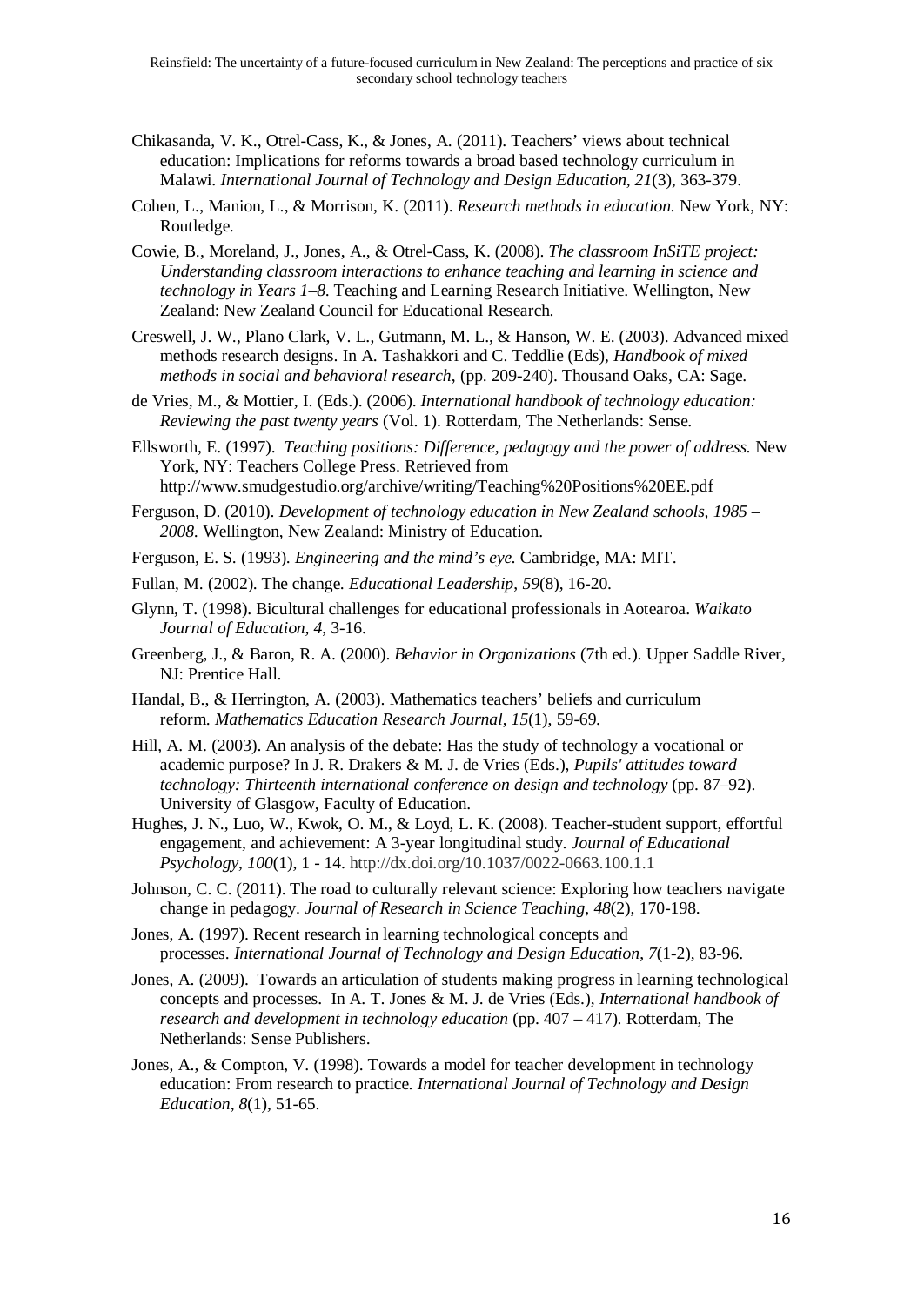- Jones, A., & Moreland, J. (2003). Considering pedagogical content knowledge in the context of research on teaching: An example from technology. *Waikato Journal of Education, 9*, 77- 89.
- Lampert, M. (2010). Learning teaching in, from, and for practice: What do we mean? *Journal of Teacher Education*, *61*(1-2), 21-34.
- Le Compte, M. D., & Marrais, K. B. D. (1992). The disempowering of empowerment: Out of the revolution and into the classroom. *The Journal of Educational Foundations*, *6*(3), 5.
- Lincoln, Y. S., & Guba, E. G. (1985). *Naturalistic inquiry*. London, England: Sage.
- McLintoch, H. (Ed.). (1966). Education, Post-Primary. *Te Ara: The encyclopaedia of New Zealand.* Retrieved from http://www.TeAra.govt.nz/1966/E/EducationPost-primary/en
- Määttänen, P. (2015). *Mind in Action: Experience and embodied cognition in pragmatism*. Helsinki, Findland: Springer.
- McDiarmid, G. W., & Corcoran, T. (2000). Promoting the professional development of teachers. In R. S. Pankratz & J. M. Petrosko (Eds.). *All children can learn: Lessons from the Kentucky reform experience* (pp.141-158). San Fransisco, CA: Jossey-Bass.
- Merriam, S. B. (1998). *Qualitative research and case study applications in education: Revised and expanded from case study research in education.* San Francisco, CA: Jossey-Bass.
- Meyer, J. H. F., & Land, R. (2003). Threshold concepts and troublesome knowledge: Linkages to ways of thinking and practicing. In Rust, C. (Ed.), *Improving student learning: Theory and practice ten years on* (pp. 412-424*).* Oxford, England: Oxford Centre for Staff and Learning Development.
- Meyer, J. H., Land, R., & Davies, P. (2008). *Threshold concepts and troublesome knowledge: Issues of variation and variability.* Rotterdam, The Netherlands: Sense.
- Miles, M. B., Huberman, A. M., & Saldaña, J. (2014). *Qualitative data analysis: A methods sourcebook*. Thousand Oaks, CA: Sage.
- Ministry of Education (MoE) (1995). *Technology in the national curriculum*. Wellington, New Zealand: Learning Media.
- Ministry of Education (MoE) (2004). *The National Education Goals.* Retrieved from http://www.education.govt.nz/ministry-of-education/legislation/negs/
- Ministry of Education (MoE) (2007). *The New Zealand Curriculum.* Wellington, New Zealand: Learning Media.
- Ministry of Education (MoE) (2010). *Technology curriculum support.* Retrieved from technology. Retrieved from tki.org.nz/content/download/11407/36592/file/technologycurriculum- support-oct-10.pdf
- Ministry of Education (MoE) (2016). *Digital technology to become part of the New Zealand Curriculum and Te Marautanga o Aotearoa.* Retrieved from https://education.govt.nz/news/digital-technology-to-become-part-of-the-new-zealandcurriculum-and-te-marautanga-o-aotearoa/
- Ministry of Education (MoE) (2017). *Digital technologies: Hangarau Matihiki (Draft).* Wellington, New Zealand. Retrieved from https://education.govt.nz/assets/Documents/Ministry/consultations/DTconsultation/DTCP1701-Digital-Technologies-Hangarau-Matihiko-ENG.pdf
- Mittell, I., & Penny, A. (1997). Teacher perceptions of design and technology: A study of disjunction between policy and practice. *International Journal of Technology and Design Education*, *7*(3), 279-293.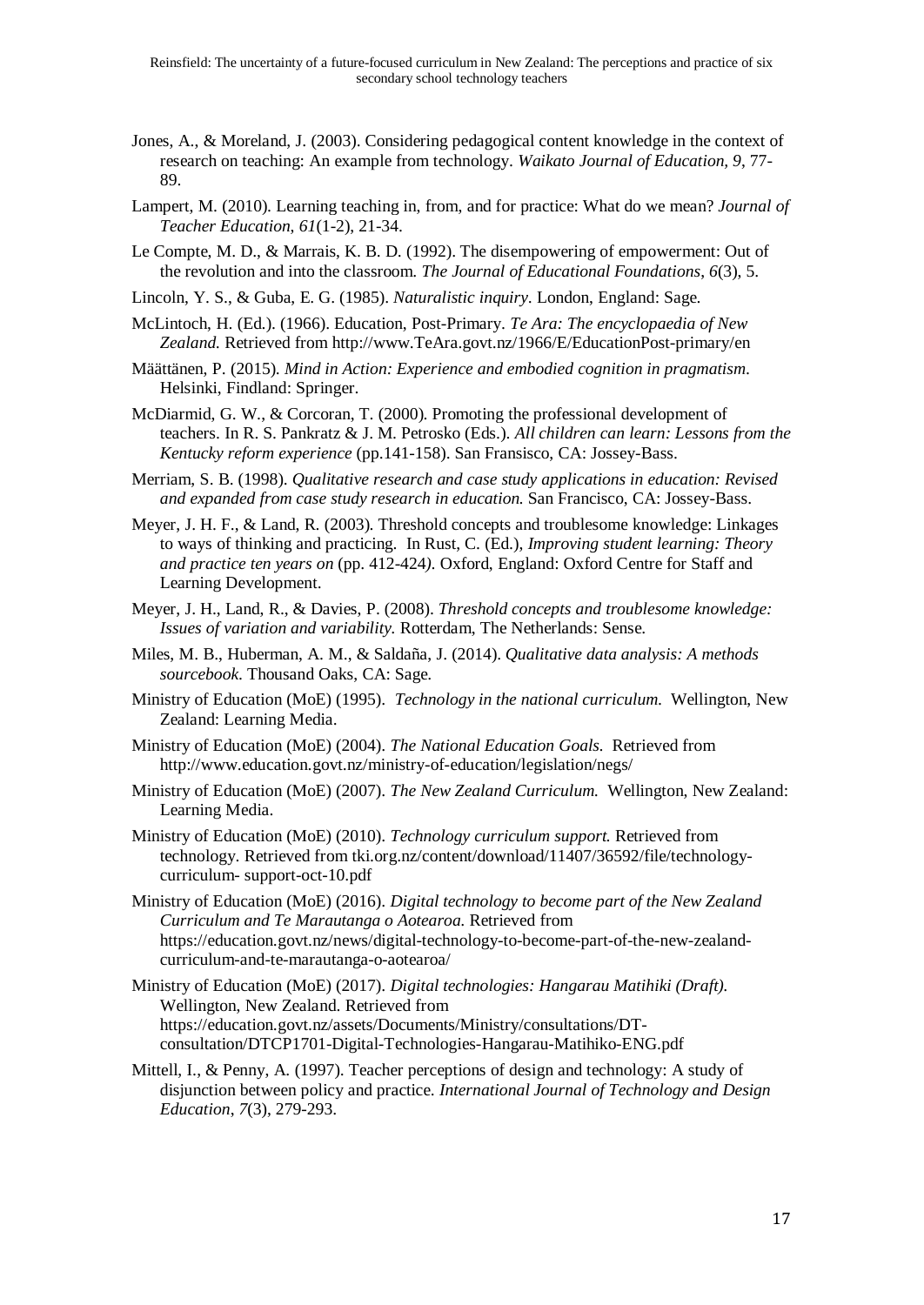Moreland, J., Jones, A., & Northover, A. (2001). Enhancing teachers' technological knowledge and assessment practices to enhance student learning in technology: A two-year classroom study. *Research in Science Education*, *31*(1), 155-176.

- Mutch, A. (2003). Exploring the practice of feedback to students. *Active Learning in Higher Education*, 4(1), 24–38.
- New Zealand Education Council (2017). *Our code, our standards.* Retrieved from https://educationcouncil.org.nz/content/our-code-our-standards
- Novak, G. M. (2011). Just-in-time teaching. *New Directions for Teaching and Learning*, 128, 63-73.
- Onwuegbuzie, A. J., & Johnson, R. B. (2006). The validity issue in mixed research. *Research in the Schools*, *13*(1), 48-63.
- Organisation for Economic Co-operation and Development (2017). *Education 2030.* OECD Publishing. Retrieved from http://www.oecd.org/edu/school/education-2030.htm
- Osborne, M. (2016). *Innovative learning environments.* CORE Education White paper. Retrieved from http://blog.core-ed.org/files/2017/01/Innovative-Learning-Environments-FINAL-web.pdf
- Osmond, P., & Goodnough, K. (2011). Adopting just-in-time teaching in the context of an elementary science education methodology course. *Studying Teacher Education*, *7*(1), 77- 91.
- Pacey, A. (1992). *The maze of ingenuity: Ideas and idealism in the development of technology*. Cambridge, England: MIT.
- Paechter, C. (1995). Sub-cultural retreat: Negotiating the design and technology curriculum. *British Educational Research Journal, 21*(1), 75–87. Retrieved from http://www.jstor.org.ezproxy.waikato.ac.nz/stable/1501284
- Pajares, M. F. (1992). Teachers' beliefs and educational research: Cleaning up a messy construct. *Review of Educational Research, 62,* 307–332. DOI:10.3102/00346543062003307
- Perkins, D. (1999). The many faces of constructivism. *Educational Leadership, 57*(3) 6– 11.
- Petrina, S. (1992). Curriculum change in technology education: A theoretical perspective on personal relevance curriculum designs. *Journal of Technology Education, 3*(2). Retrieved from http://scholar.lib.vt.edu/ejournals/JTE/v3n2/html/petrina.html
- Quezada, R. L. (2004). Beyond educational tourism: Lessons learned while student teaching abroad. *International Education Journal*, *5*(4), 458-465.
- Reeves, T.C., & Hedberg, J.G. (2003). *Interactive learning systems evaluation.* Englewood Cliffs, NJ: Educational Technology.
- Reid, M., (2000). Towards effective technology education in New Zealand. *Journal of Technology Education, 11*(2),33-47.
- Reinsfield, E. (2014). Secondary school technology education in New Zealand: Does it do what it says on the box? *Teachers and Curriculum, 14*(1), 45-51.
- Reinsfield, E., & Williams, P. J. (2017). New Zealand secondary technology teachers' perceptions: "Technological" or "technical" thinking? *International Journal of Technology and Design Education*, 1-13.
- Roche, L. A., & Marsh, H. W. (2000). Multiple dimensions of university teacher selfconcept. *Instructional Science*, *28*(5), 439-468.
- Sharplin, E. (2009). Bringing them in: The experiences of imported and overseas-qualified teachers. *Australian Journal of Education*, *53*(2), 192-206.